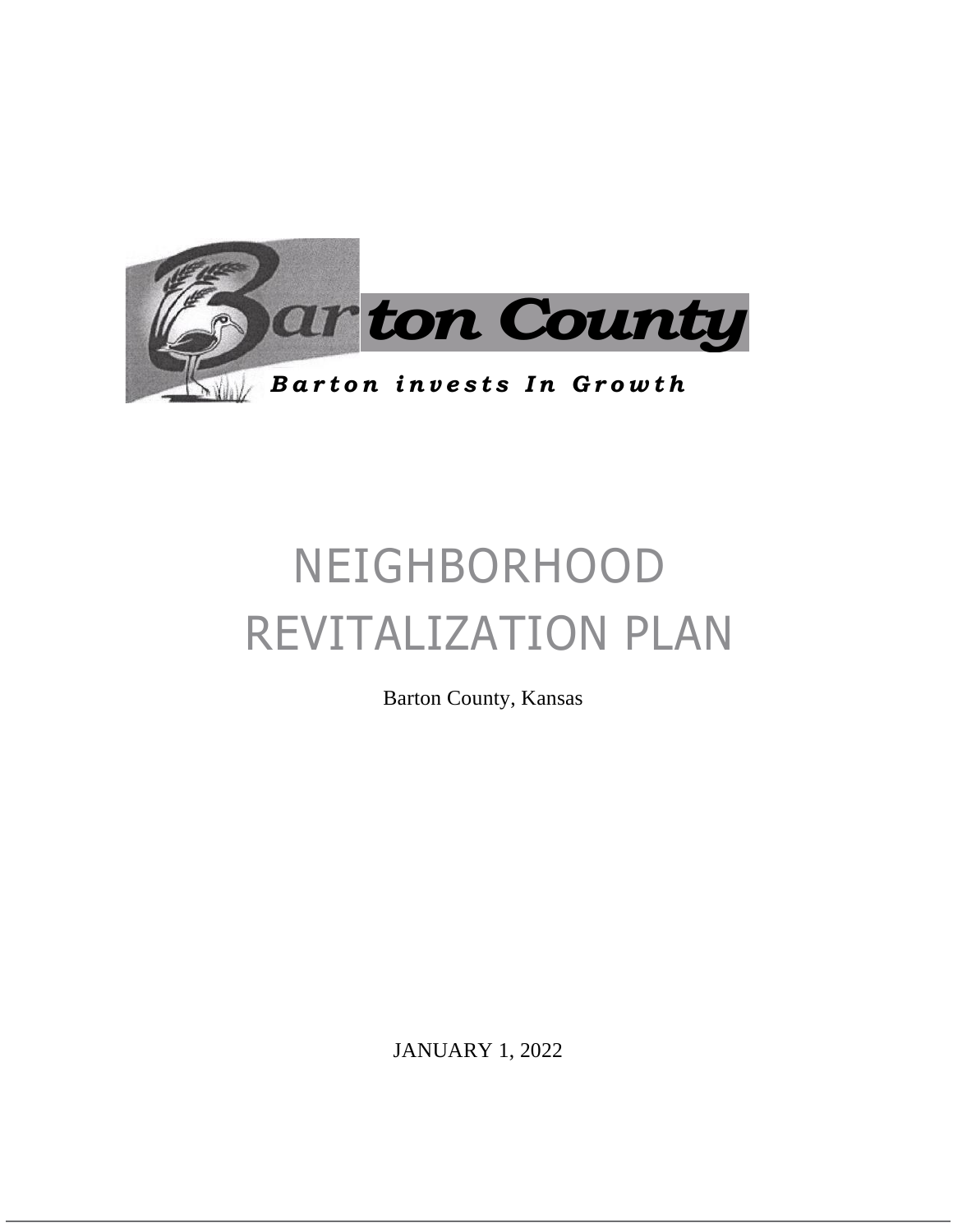### Table of Contents

| Part 1 - DESCRIPTION OF NEIGHBORHOOD REVITALIZATION AREA  8 |  |
|-------------------------------------------------------------|--|
|                                                             |  |
|                                                             |  |
|                                                             |  |
|                                                             |  |
|                                                             |  |
|                                                             |  |
|                                                             |  |
|                                                             |  |
| Part 10 - STANDARDS AND CRITERIA FOR REVIEW AND APPROVAL 16 |  |
|                                                             |  |
|                                                             |  |
|                                                             |  |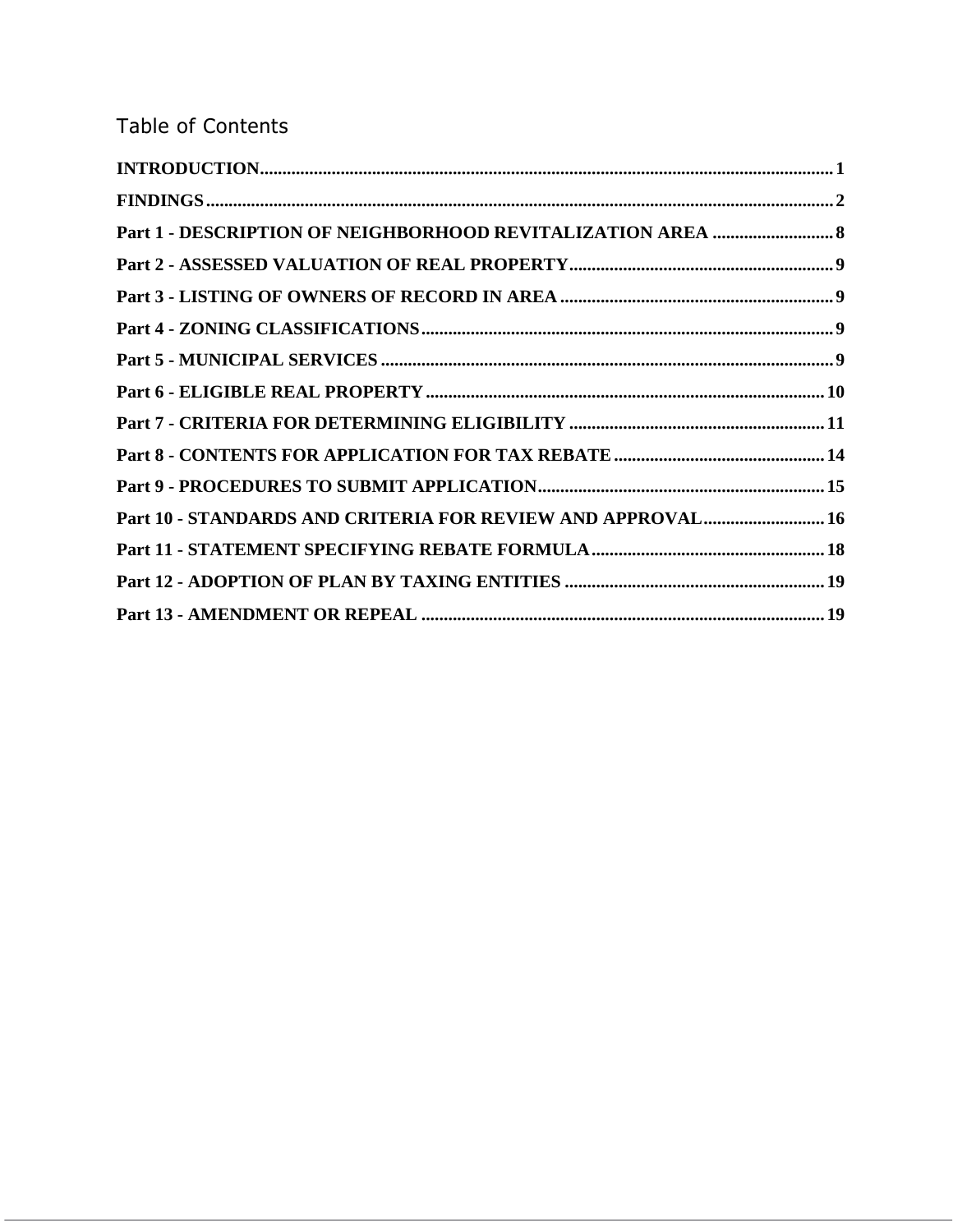#### INTRODUCTION

The Barton County Revitalization Plan is intended to promote the revitalization and development of Barton County by stimulating new construction and the rehabilitation, conservation, or redevelopment of the area to protect public health, safety, or welfare of the county residents, while promoting and improving the overall quality of life in the County.

The proposed outcome of implementing the plan would be to stabilize neighborhoods by rehabilitating older homes; provide incentives for affordable housing to persons with limited resources; encourage property owners to improve existing or construct new commercial buildings or residential homes; encourage the improvement of rental properties; all of which will lead to the overall increase in the County tax base.

In accordance with the provisions of the K.S.A. 12-17,114 et seq., the Barton County Commissioners have held public hearings and considered the existing conditions and alternatives with respect to the designated area, the criteria and standards for a tax rebate, and the necessity for inter-local cooperation among the other taxing entities. Accordingly, the Commissioners have carefully reviewed, evaluated, and determined the target areas meet one or more of the conditions to be designated as a "neighborhood revitalization area/dilapidated structure."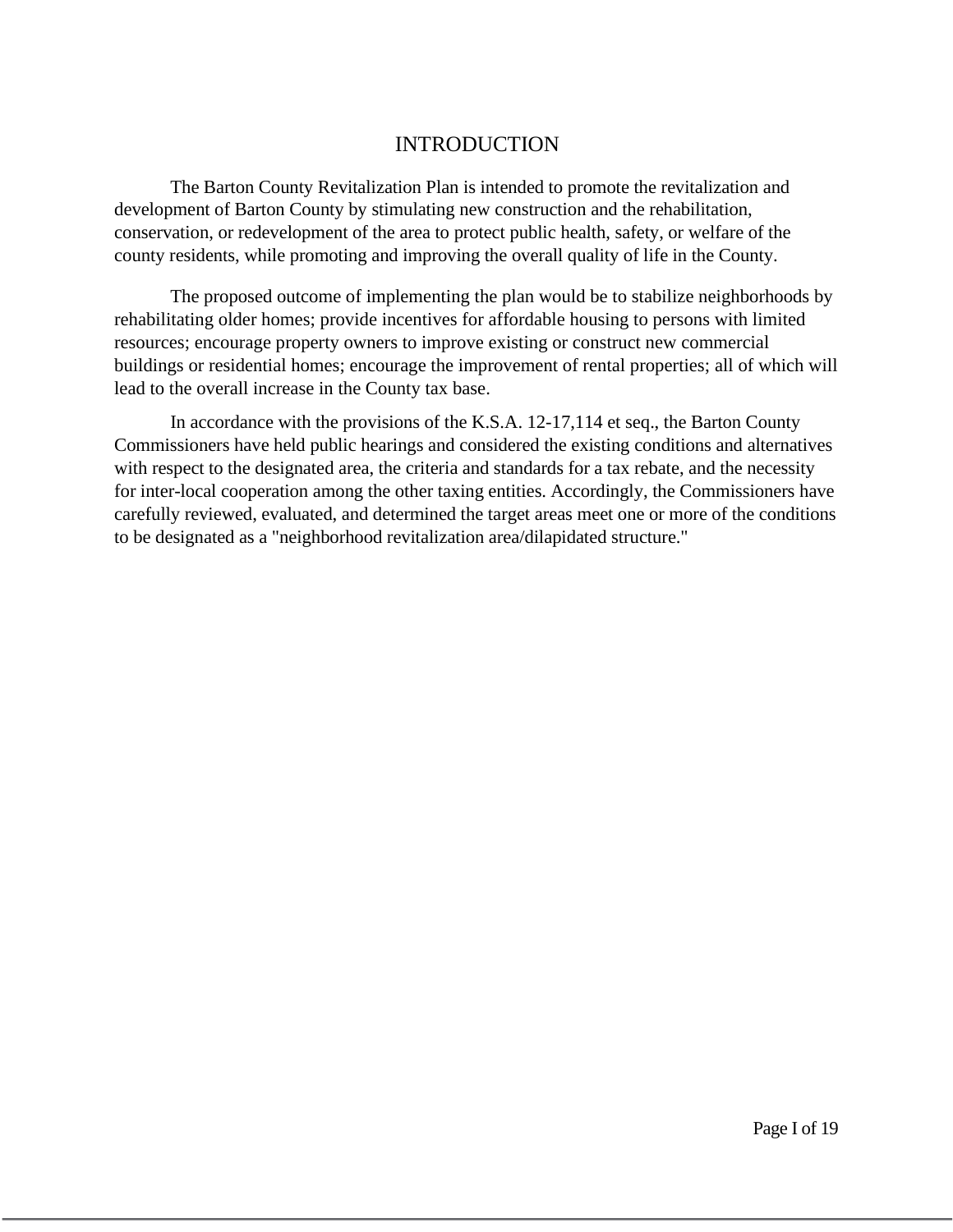### FINDINGS

This plan will stabilize neighborhoods by rehabilitating older homes, stimulate residential and business property development, provide incentives to landlords to provide quality and affordable housing to their tenants, and creates construction-related jobs increasing our workforce base. Many Barton County residents have limited resources, and a tax rebate incentive will stimulate the restoration of houses and foster rural sustainability. The plan is intended to promote and improve the overall quality of life in the County.

Barton County is experiencing depopulation, increased workforce demands, and housing shortages. As a result, the Board of County Commissioners is taking increased measures to leverage funding to remain competitive in providing jobs, housing, and increasing public services. The Center for Economic Development and Business Research at Wichita State University and the Institute for Policy and Social Research at the University of Kansas help our local governments, businesses, and developers stay attuned to economic indicators, demographical changes, and forecasts. This data allows the County to take competitive measures to build stronger, more vibrant communities.

Barton County's 2019 estimated population is 25,779 residents, with a median age of 39, and has approximately  $12,750$  housing units.<sup>1</sup> The median household income is just shy of \$50,000, and the value of owner-occupied housing units is \$93,000. As Barton County home prices continue to climb, with interest rates remaining low, housing is in high demand. People are willing to invest in their community and the future of Kansas, and we struggle to meet the pressures of providing safe, quality, and affordable housing. Keeping housing affordable is a keystone piece to maintaining our small communities, and it makes our community an attractive place to live.

<https://www.census.gov/quickfacts/bartoncountykansas>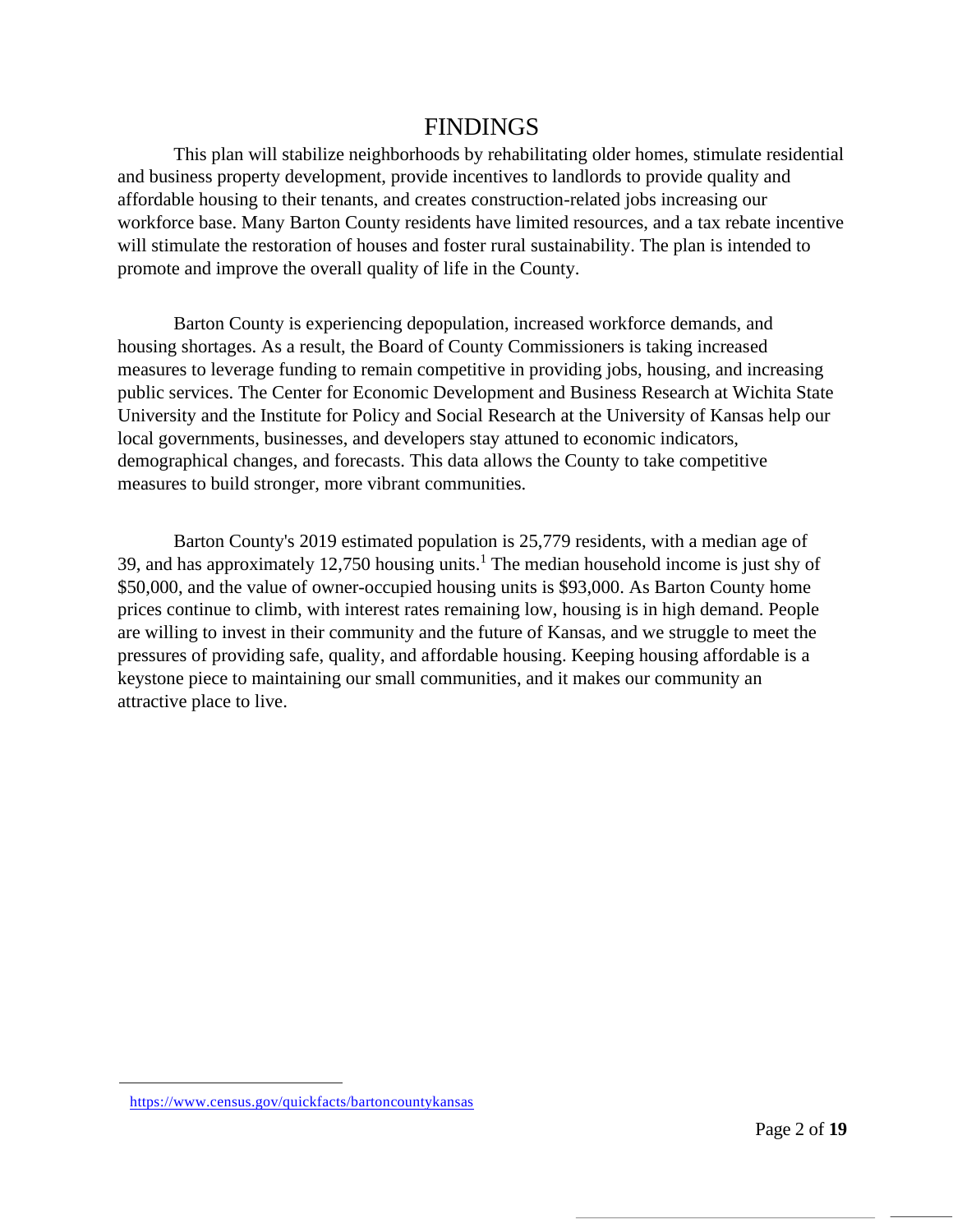## BARTON COMITY HOME PRICES



Barton County's five-year growth rate is -5.2%, meaning we are experiencing a population reduction. Kansas' population growth rate is  $2\%$ , whereas the nation is at  $6\%$ .<sup>2</sup> This struggle for small-town survival means the government must be nimble with recruitment and retention. A move towards larger communities offering more comprehensive services is usually the outward draw. However, in the wake of the coronavirus pandemic, people are starting to embrace rural life, not experiencing the abrupt shutdowns that paralyzed the larger cities. The population density for Barton County is 28.8 persons per square mile and identified as a "densely settled rural" area.<sup>3</sup> Surrounding Russell, Rush, Stafford, and Pawnee County all have under 8.5 persons per square mile. These smaller surrounding and less densely populated counties pour into Barton's workforce, educational system, housing and influence our robust retail pull factor of 1.13.

Compared to other counties across the State, Barton is not experiencing quite as dramatic a decline as the populations in the darker gray counties outlined in the map below. Notice that these darker gray areas are even more remote locations, often considered "frontier" communities, with limited access to hospitals, mental health providers, and community services. We have the potential to recruit people from these areas. Strategic planning to increase our standards of health, comfort, and happiness make us a worthy option for those wanting to maintain a more serene way of life, allowing us to focus on quality systems.

<https://www.kansaseconomy.org/local-forecasts/rural-population> <sup>3</sup> <http://www.ipsr.ku.edu/ksdata/ksah/population/popden2.pdf>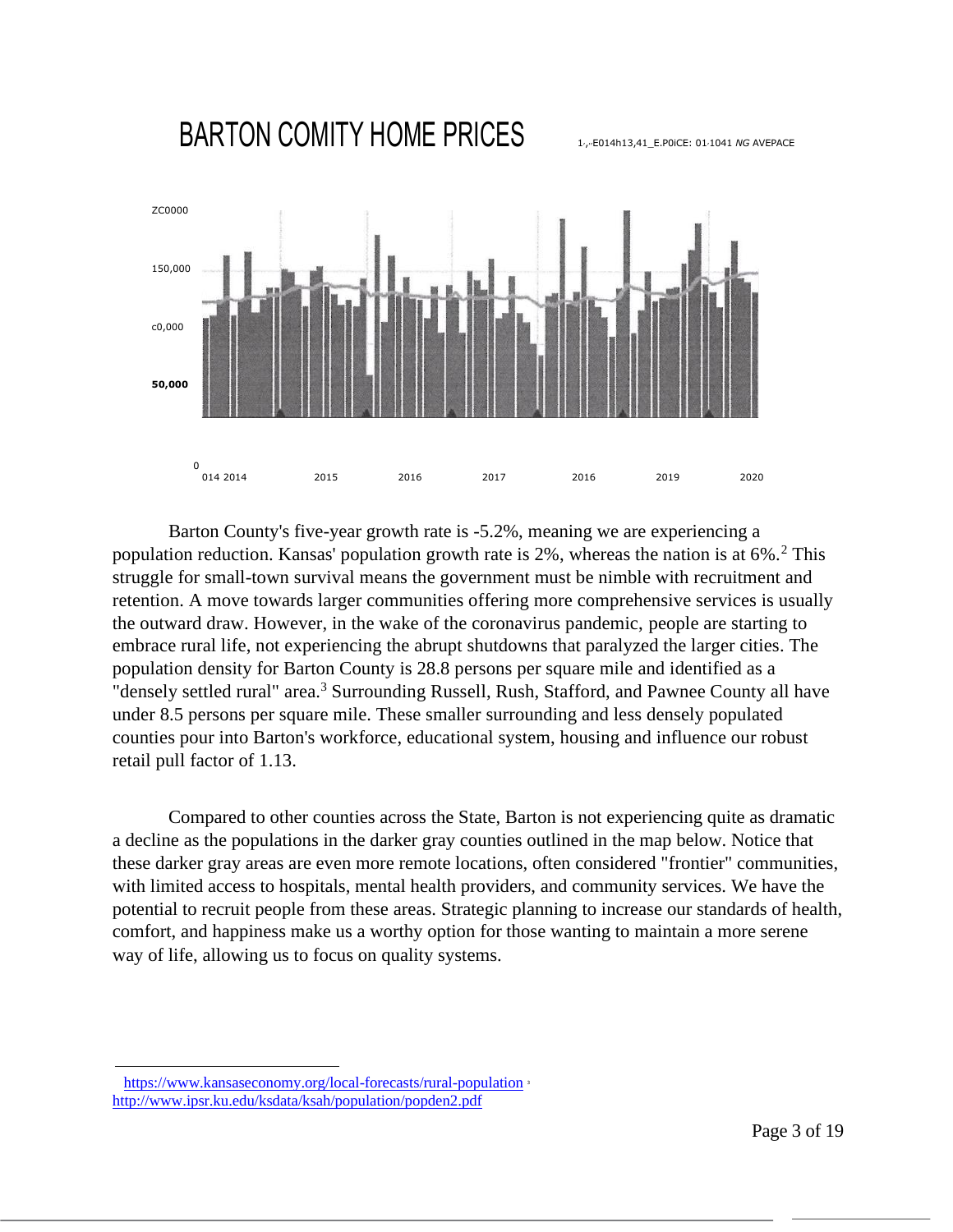#### Five-Year Growth Rates - 5 to 9 Years 2020



Workforce demands are directly linked to housing. Barton County consistently has a lower unemployment rate than the State. Local unemployment rates are low compared to the State and U.S., with April 2021 being just 2.8%. This rate is attributed to the people that choose not to work, as we continue to have multiple open positions for mid-level jobs that have been vacant for months.

We have many high-quality jobs available such as engineering positions at Fuller Brush Industries, doctors at the University of Kansas Health Systems, and the need to replace two dentists that we have lost in the last three years. Reliable housing is vital to meeting workforce demands.

In May 2021, the Kansas Chambers communicated to the Governor local issues of workplace shortages with companies increasing pay, offering sign-on bonuses, creating talent fairs, and other ideas to remain competitive. Present at this meeting was Venture Corporation, a long-term Barton County business, who reported they have 20-25 position openings with no applications on their desk. This is just one example of several where local companies cannot fill numerous open positions, making it difficult to retain existing businesses and recruit new ones. In addition, our 2020 workplace salary indicated that over 52% of our workforce earns over \$50,001 a year.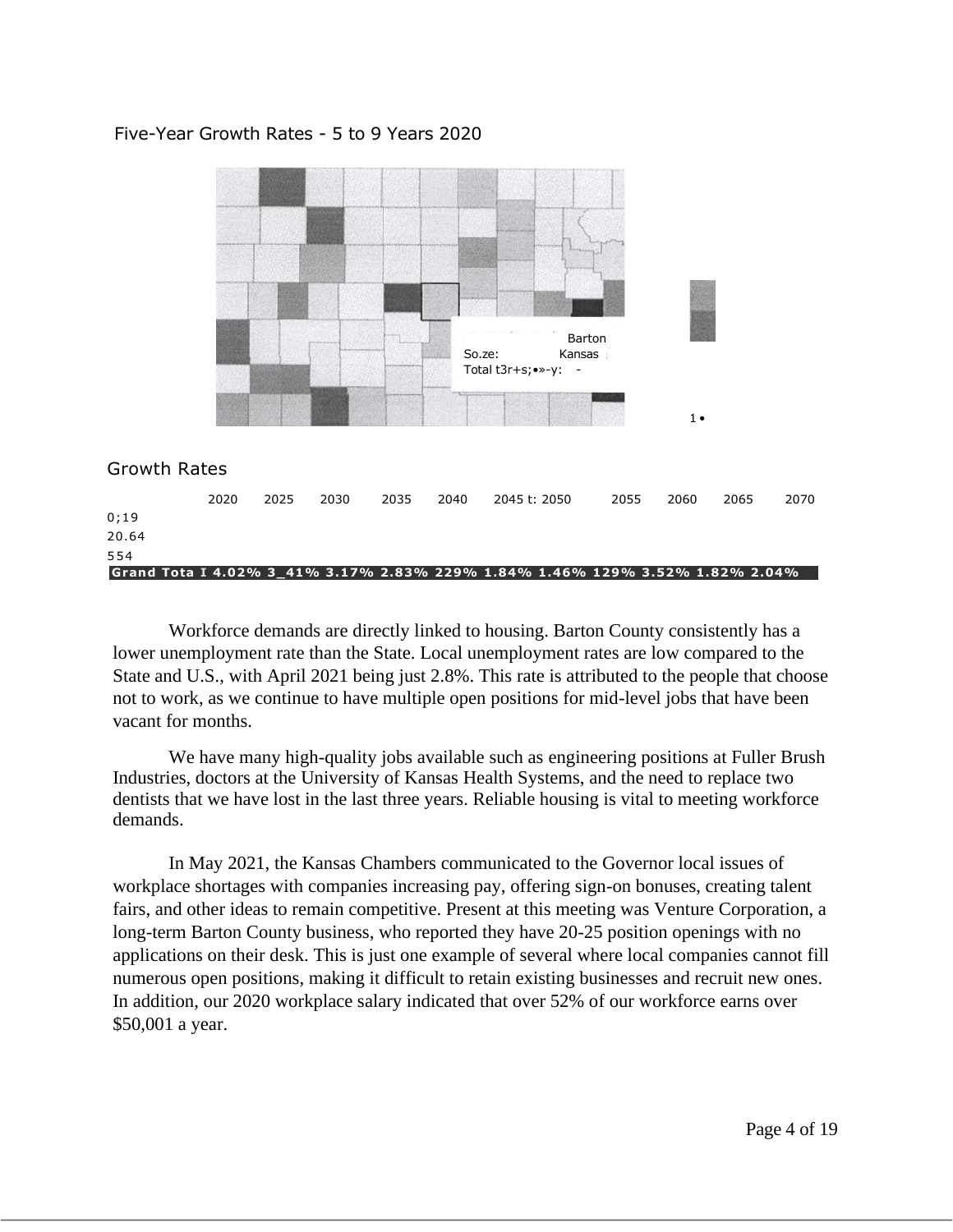Adams Brown and Spectrum are other local examples of businesses struggling to recruit certified public accounts to the area, Quality of life, housing, and workforce opportunities are critical in developing a culture of perseverance.

In early 2021, local governments, area chambers, economic development, and other stakeholders convened and took a more aggressive approach to recruit a more rigorous workforce. Enhancements are being made to our regional employment website. This website will be heavily advertised on social media outlets and pay-per-click advertising. Additionally, we are in the infancy stages of developing a community recruiter position. This person will work with local businesses and cities to fill positions from beyond the county lines. They will create a network of rapport with colleges, supporting industries, trade groups, and associations to assess potential candidates to move to Barton County. They are also a single point of contact to facilitate interviews, find housing options through rentals, lending, or realtor services, and provide quality of life options such as clubs, events, and school options.

# ECONOMIC OVERVIEW



O UNEMPLOYMENT RATE

We have a lack of housing inventory available for sale. We do not have enough homes on the market to meet purchasing demands. The increase in demand sends prices surging, frustrating buyers, especially those that want to take advantage of these lower interest rates. Sometimes homes do not even hit the market; they are in such high demand that they are sold through the good-old-boys system. Those that do go on the market frequently end in a bidding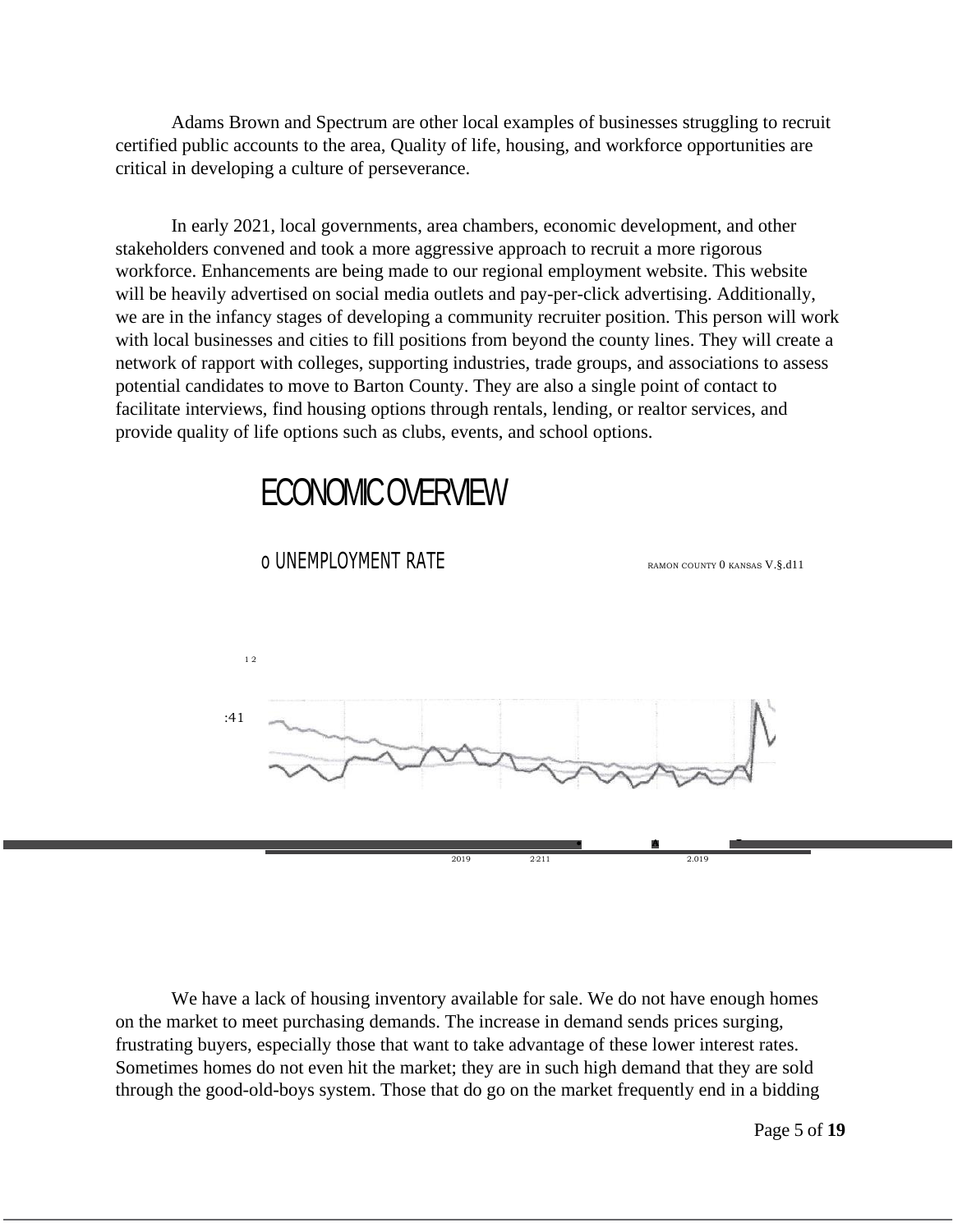war. An increase in inventory and revitalization addresses the need. Developing new properties and renovating existing ones is a viable way to react to the market.

As inventory is stretched, more people are renting. Renter occupancy has a moderate  $31\%$  share of our local housing market.<sup>4</sup> We have several mom-and-pop owners of rental property, meaning these people are flexible and less rigid compared to properties owned by corporations. The median rent is \$648, extremely reasonable in comparison to larger cities; however, landlords increasingly need to provide the amenities as people work remotely or in hybrid situations. This program bridges the housing gap as people may not be ready to buy or build homes.



0 INVENTORY OF HOMES AVAIIIIRE FOB S111E E • eARTow COUNTY d tcr.re.A?,

Poverty and poor health have an adverse effect on our economy, the housing market, and residents' well-being. Barton County had an average rank of 74 out of 104 counties when a low ranking is desirable.<sup>5</sup> Unfortunately, substance use has contributed to several problems in our community. We have a below-average graduation rate, a high number of teen pregnancies, and a substantially large population of children from single-parent households, as evidenced by the 2020 Health Ranking Report by the Robert Wood Johnson Foundation.

<sup>4</sup> [https://www.cedbr. org/componentkontent/article/106-research/1636-housing-occupancy?Itemid=238](https://www.cedbr.org/componentkontent/article/106-research/1636-housing-occupancy?Itemid=238)

<sup>5</sup> <https://www.countyhealthrankings.org/app/kansas/2020/rankings/ness/county/factors/overalllsnapshot>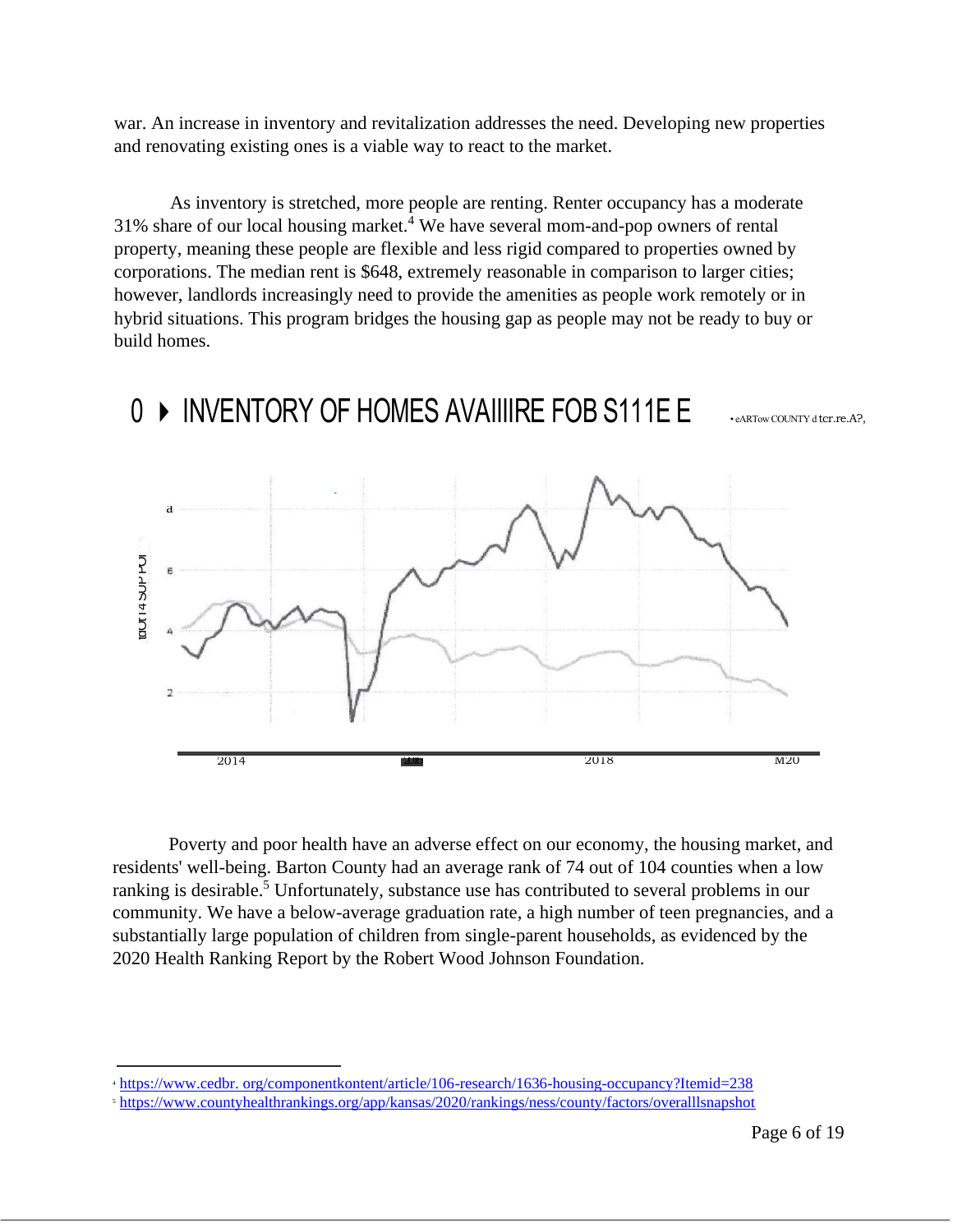| <b>Factor</b>                                | <b>Barton County Data</b> | <b>Kansas State Data</b> |
|----------------------------------------------|---------------------------|--------------------------|
| Teen births (births per 1,000)               | 34                        | 26                       |
| High school graduation rate                  | 84%                       | 87%                      |
| Children in poverty                          | 19%                       | 15%                      |
| Children in single-parent households         | 40%                       | 29%                      |
| Children eligible for free & reduced lunches | 64%                       | 48%                      |
| Suicides                                     | 20                        | 18                       |
| Juvenile arrests                             | 39                        | 23                       |

Barton County has the capacity and provides the sustainability to carry out this plan. Having a single County revitalization plan means that residents, investors, and contractors will have consistency with the application and administration process. There will no longer be a disconnect between the applicant, the city collecting the information, and the County administering the plan. Applicants will be able to directly access the expertise of the staff that will be administering their property incentive. We have a seasoned appraisal department with years of experience and certification. They are involved with training, webinars and attend conferences to stay updated on new trends and maintain compliance.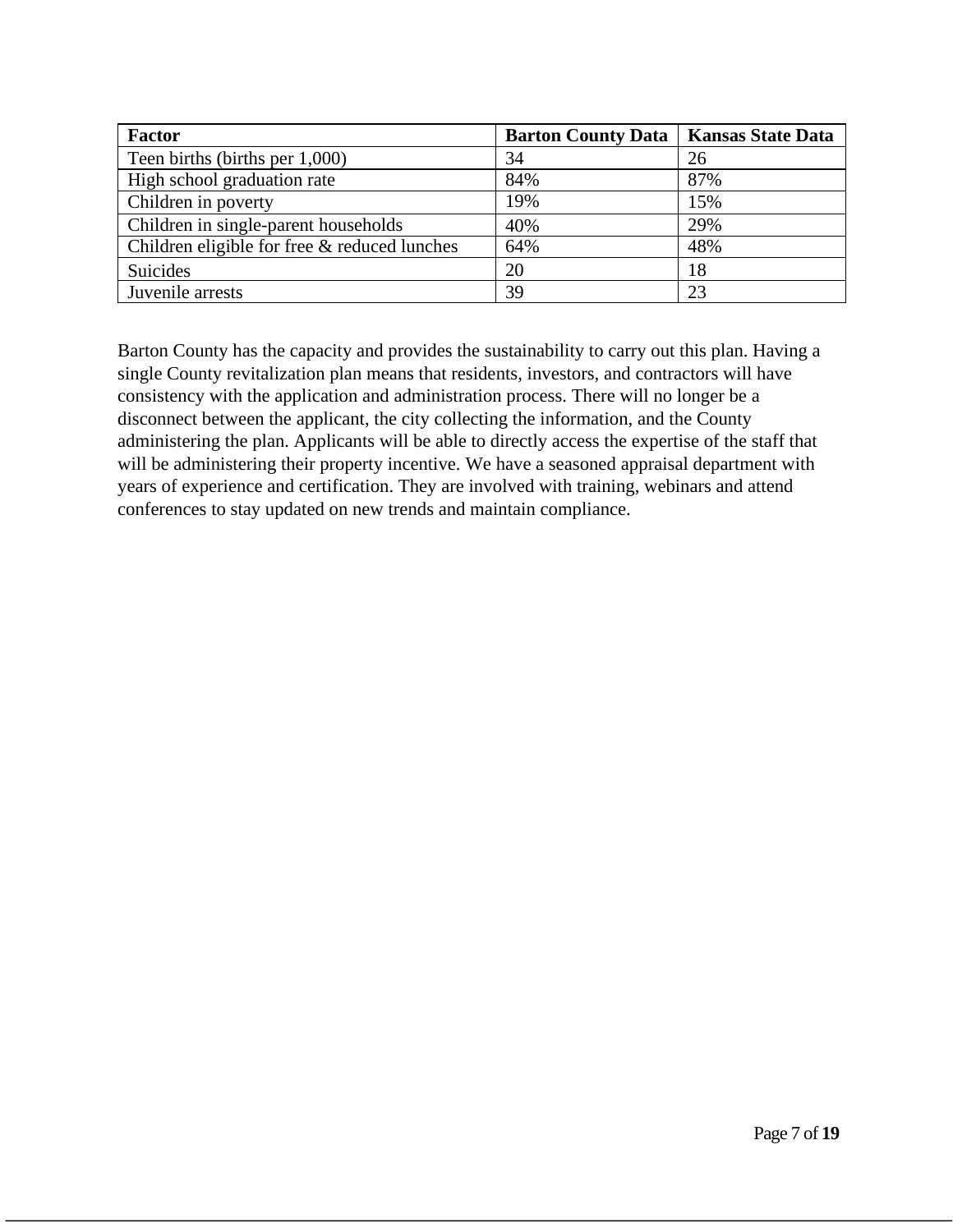### PART 1

### DESCRIPTION OF NEIGHBORHOOD REVITALIZATION AREA

The Neighborhood Revitalization Area shall include all of Barton County, Kansas, except for any real estate owned by the State, County, or municipalities; any real estate owned by a public utility; any real estate owned by any religious organization that maintains a taxexempt status; any real estate owned by a not-for-profit organization; any real estate currently in or becoming in a Rural Housing Incentive District or Tax Increment Financing program; and any real estate owned by school districts. Anyone with questions as to whether or not a certain tract of real estate is subject to the Revitalization Plan should contact the Barton County Appraiser's Office.

Within the area established as the Revitalization Area four **(4)** different target areas have been identified. The legal description of each area is listed below: Target Area 1

A legal description of the real estate forming the boundaries of the area included in Target Area 1 within the Revitalization Area shall be the description of Barton County, Kansas, as set forth in K.S.A. 18-105; with the exception of the legal descriptions of Target Area 2, Target Area 3, Target Area 4 and areas specifically noted in the above defined Neighborhood Revitalization Area. K.S.A. 18-105 is herein adopted by reference.

#### Target Area 2

All of the City Limits of the City of Great Bend except for the area located east of a line beginning at a point where the west right-of-way line of U.S. Highway 281 intersects the north easement line of the north levee of the Great Bend Flood Control Project.

THENCE north along the west right-of-way line of U.S. Highway 281 to the north right-of-way line the Central Kansas Railway right-of-way; thence southwesterly along the north line the Central Kansas Railway right-of-way to a line extended south along the west right-of-way line of Odell Street; thence northwesterly along the north line of the Central Kansas Railway right-ofway to the west right-of-way line of Monroe Street.

THENCE north along the west right-of-way line of Monroe Street to the north right-of-way line of U.S. 56 Highway; thence west along the north right-of-way line of U.S. 56 Highway to the east right-of-way line of Jackson Street.

THENCE north along the east right-of-way line of Jackson Street to 24th Street, thence east along the south right-of-way line of 24th Street to the east right-of-way line of Washington Street.

THENCE north along the east right-of-way line of Washington Street to a point on the east rightof-way of Washington Street and on the south exterior to the south flood control dike along Dry Walnut Creek.

Except for the area within the City Limits of the City of Great Bend east of the east right-of-way line of U.S. Highway 281 and north of the north right-of-way of 24th Street. Target Area 3

All of the corporate City limits of Hoisington.

#### Target Area 4

All of the corporate City limits of Ellinwood.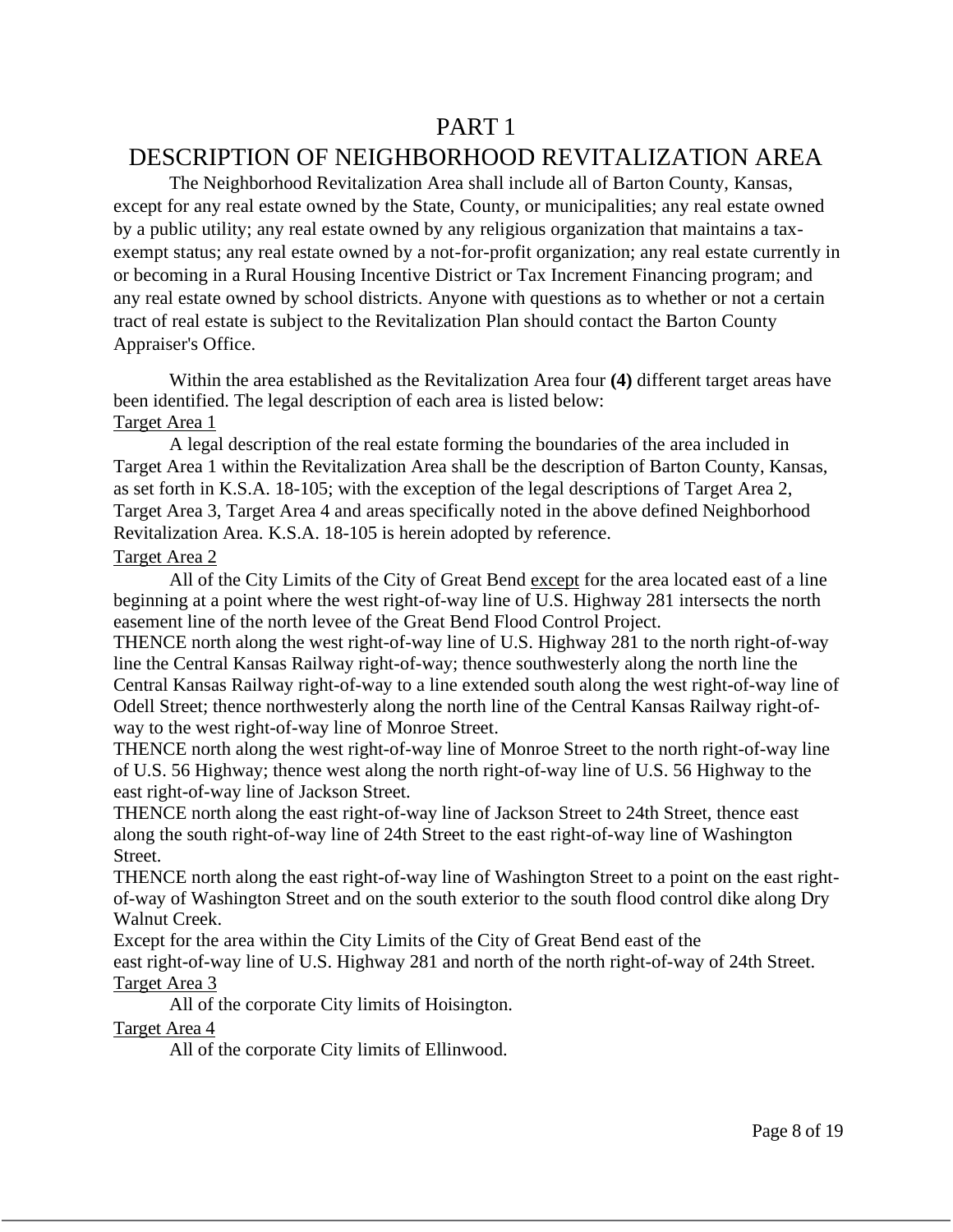#### PART 2

### ASSESSED VALUATION OF REAL PROPERTY

The June 2021 certified assessed valuation of each parcel contained in the Revitalization Area is available in the office of the Barton County Appraiser. The 2021 total assessed valuation for the 17,050 parcels in the Revitalization Area, listing land and building values separately, is as follows:

Land \$ 59,443,963 Buildings \$147,953,067 Total \$207,397,030

### PART 3 LISTING OF OWNERS OF RECORD IN AREA

Each owner of record of each parcel of property located within the Revitalization Area is listed together with the corresponding address on file at the Barton County Appraiser's Office, 1400 Main Street, Room 206, Great Bend, Kansas.

### PART 4 ZONING CLASSIFICATIONS

The existing zoning classifications and zoning district boundaries and the existing land uses within the Revitalization Area are as set forth in the official zoning maps, records, resolutions, and ordinances of Barton County and the cities therein.

### PART 5 MUNICIPAL SERVICES

The Plan does not include any proposals for improving or expanding municipal services as described in K.S.A. 12-17,117(a)(5) and, if any proposals for any such improvements or expansions of municipal services are hereafter proposed by the Governing Body, then any such proposal will be prepared and considered independently of this Plan.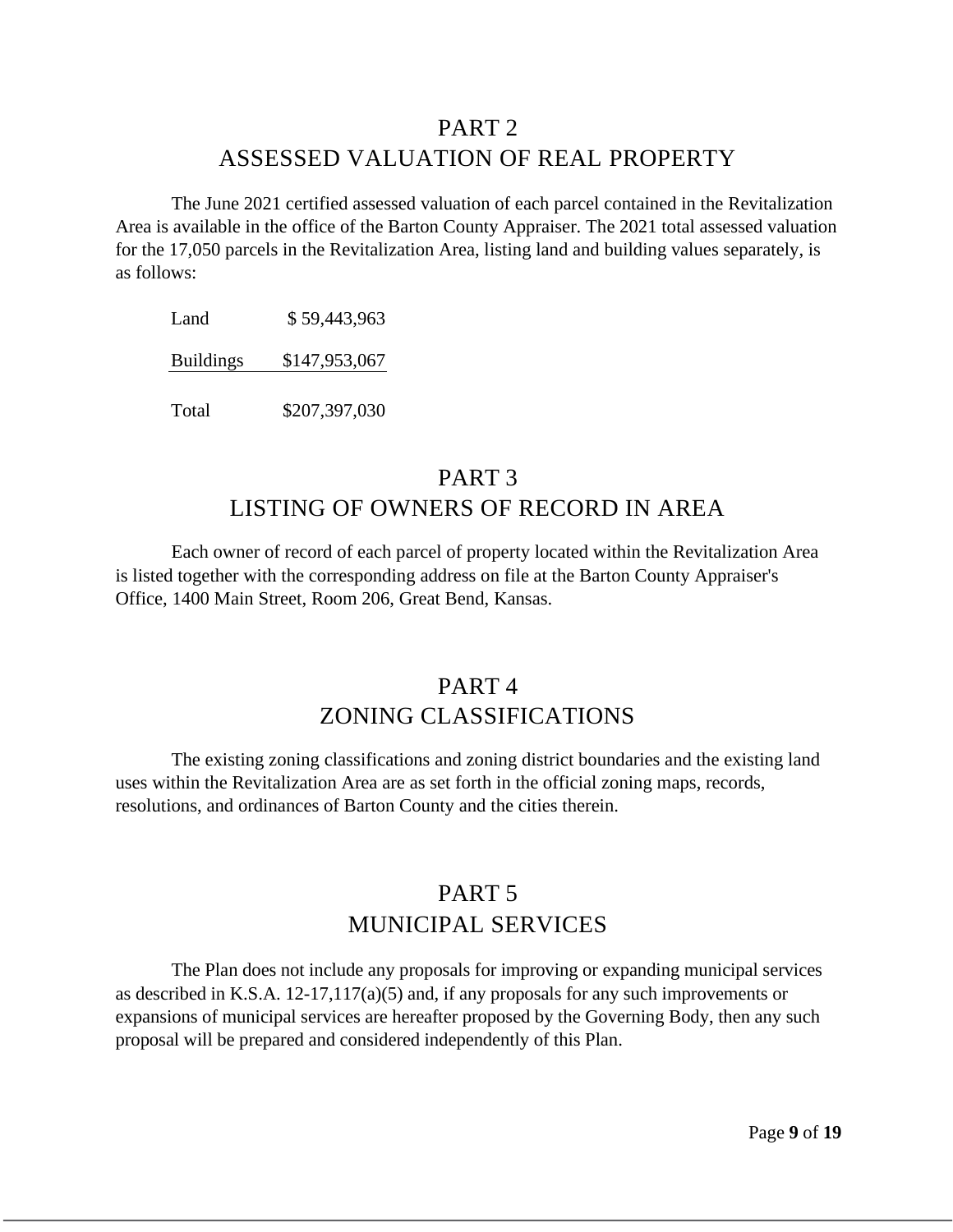### PART 6 ELIGIBLE REAL PROPERTY

#### Residential Property

- 1. Rehabilitation, alterations, and additions to any existing residential structure, including the alteration of a single-family home into a multi-family dwelling, may be eligible.
- 2. Construction of a new residential structure, including the conversion of all or part of a non-residential structure, may be eligible.
- 3. Construction of a structure used for residential purposes, such as a detached garage or storage building, may be eligible.
- 4. Improvements such as swimming pools above or below ground, built-in or free-standing hot tubs, outdoor/lawn sprinkler systems, sidewalks, driveways, or fences shall NOT be eligible.

#### Agricultural Property

- 1. Rehabilitation, alterations, and additions to any existing structures utilized for agricultural purposes, may be eligible.
- 2. New Construction of a structure utilized for agricultural purposes, may be eligible.
- 3. Hay storage structures and grain bins shall NOT be eligible.

#### Commercial & Industrial Property

- 1. Rehabilitation, alterations, and additions to any existing commercial or industrial structure used for retail, office, manufacturing, warehousing, institutional or other commercial or industrial purposes, may be eligible.
- 2. Construction of new commercial or industrial structures, including the conversion of all or part of a non-commercial structure into a commercial structure, used for retail, office, manufacturing, warehousing, institutional or other commercial or industrial purposes, may be eligible.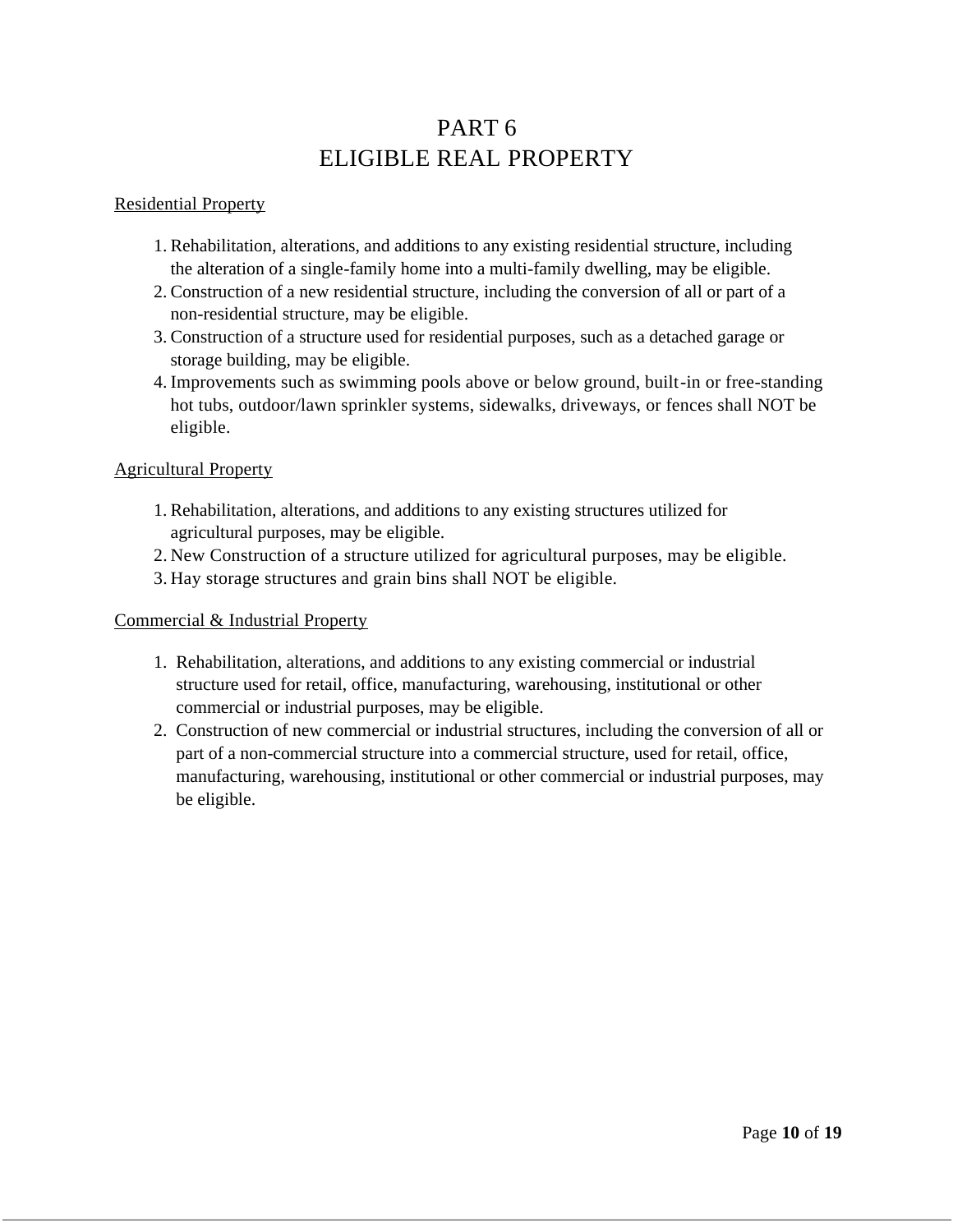### PART 7 CRITERIA FOR DETERMINING **ELIGIBILITY**

- 1. Construction on a project must have begun on or after January 1, 2022, the effective date of this Plan, as documented by a building permit (or if not applicable by submission of the Neighborhood Revitalization Application to the Barton County Appraiser's Office).
- 2. Part 1 of the Neighborhood Revitalization Application must be obtained and filed with the Barton County Appraiser's Office along with a non-refundable \$20.00 application fee, prior to the commencement of any project if an applicant wants to receive consideration for this program.
- 3. The minimum investment for a residential property must be \$10,000 AND increase the parcels assessed value by 5 %. The minimum investment for an agricultural property must be \$10,000 AND increase the assessed value of the parcel by 5%. The minimum investment for a commercial property must be \$20,000; AND increase the assessed value of the parcel by 10%.
- 4. The value or cost of all improvements for remodeling or new construction shall be exclusive of demolition cost of any existing structures or improvements (if any), site development costs (dirt work etc.) and land cost/value.
- 5. Property shall only be eligible for a rebate upon 100% completion, for tax appraisal purposes, of the improvements or construction described in the application. The eligible period shall be open for one (1) year from the approval of the Neighborhood Revitalization Application to the finish of the construction project. If the project is not completed within the specified one (1) year time frame, an application for a one (1) year extension may be made by submitting Part 3 of the Neighborhood Revitalization Application to the Barton County Appraiser's Office by January 31s<sup>t</sup>. At the end of a one (1) year extension if the project is still not 100% complete, the application will be null and void, and said project will no longer be eligible for a rebate.
- 6. New and existing improvements on the property for which a rebate is requested shall conform with all applicable codes, rules, and regulations as applicable in the entities zoning district and shall remain in conformance for the duration of the rebate period or the rebate shall be terminated.
- 7. Any parcel that is delinquent in any tax payment, special assessment, or city utility bill shall not be eligible for a rebate until such times as all taxes, bills, or special assessments have been paid. Any parcel submitted for application into the Neighborhood Revitalization Plan will be considered ineligible if there are any delinquent real estate taxes and/or special assessments at the time the application is filed.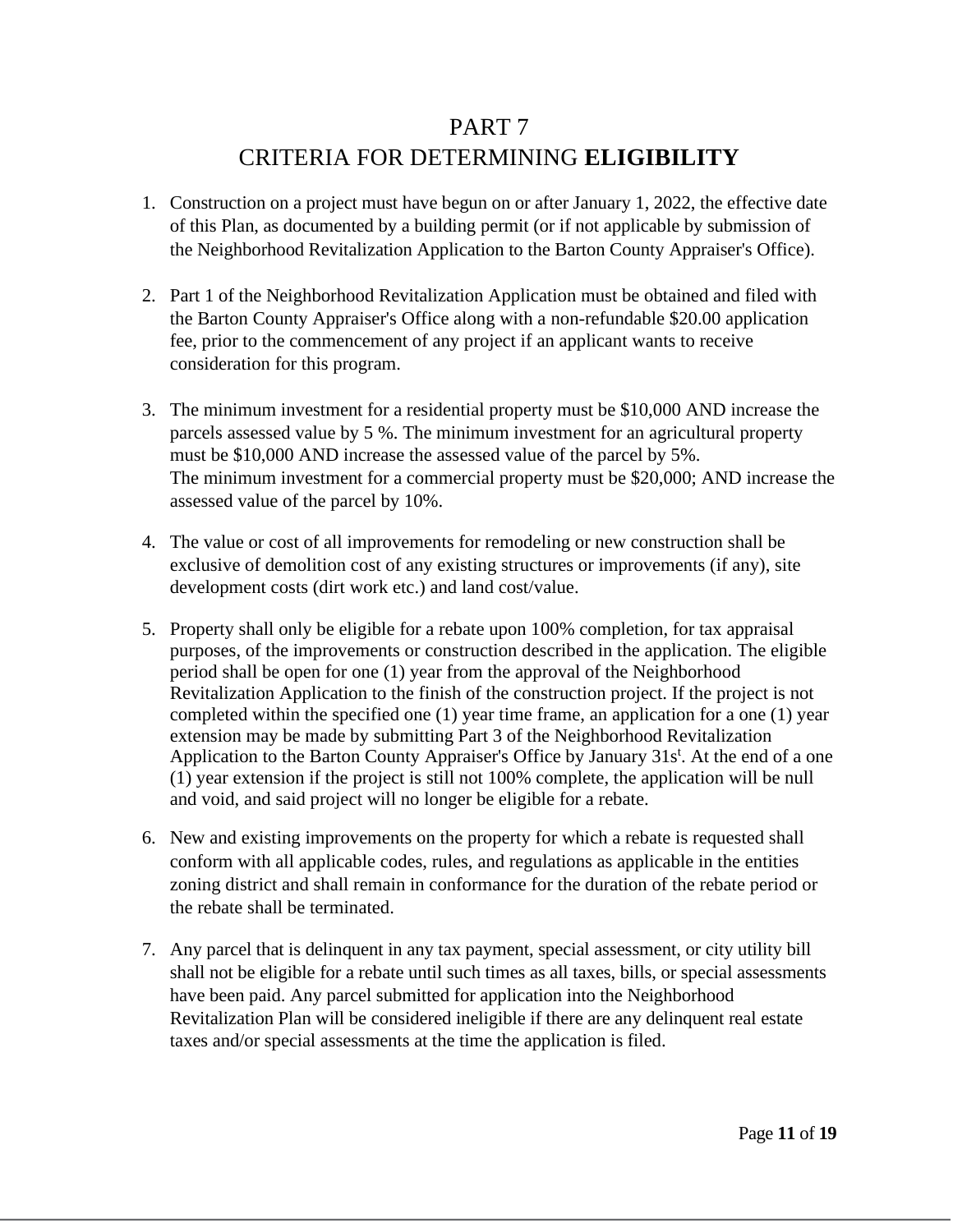- 8. If at any time after a parcel has been accepted into the Neighborhood Revitalization Plan the property becomes delinquent in city utility payments, real estate taxes and/or special assessments, the parcel will not be eligible for any rebate and will be removed from the Plan, forfeiting any current and future rebates. The applicant shall not regain eligibility by becoming current on the delinquent taxes. Any city utility bill shall be considered delinquent if it is not paid by the scheduled due date. For taxes and special assessments, delinquency is defined as, "Any tax and/or special assessment that is not paid by the scheduled due date (December  $20<sup>th</sup>$  and/or May  $10<sup>th</sup>$ ) and has entered into a period where interest is assigned as a penalty by the County for unpaid condition."
- 9. If the property taxes are appealed or are in the process of being appealed, then no rebate will be given until the appeal process is finalized. No application shall be considered for an improvement for which an unresolved tax protest has been filed.
- 10. If future year values are protested, the property owner shall take the lesser of the two (2) values for the purpose of this program, i.e., the rebate from this program or the abated values as granted by the Kansas Board of Tax Appeals. If a reduction in value results in a valuation below one (1) or both the minimum qualifying thresholds, the parcel shall be removed from the plan.
- 11. Rebates do not follow the sale of the property. Applicant must retain ownership of the property to receive the rebate. If the property sells before the rebate period has ended, the rebate is terminated at the time of the sale. The exception to this would be the onetime sale of a new house by a developer to the first owner resident or the sale of a commercial building constructed for speculation purposes by a developer to the first owner-occupant of the facility.
- 12. Any rebate granted for a property class will be nullified if the property owner changes the property classification e.g., from the residential property classification to the commercial property classification.
- 13. Multiple qualified improvements to the same parcel completed in the same valuation year, shall be treated as one improvement or rebate project. In the event of multiple project qualifications in different or succeeding years, which meet the required minimum requirements in any given year, and therefore create an additional project qualification for a rebate, the total rebate in any succeeding year will be calculated and determined after the initial qualified rebate is determined and will be based upon the additional increase in the appraised value directly resulting from the succeeding qualified improvements.
- 14. The tax rebates will be based on the incremental increase in appraised value between January 1s<sup>t</sup> of the application year and January 1S<sup>t</sup> of the year following completion of the project.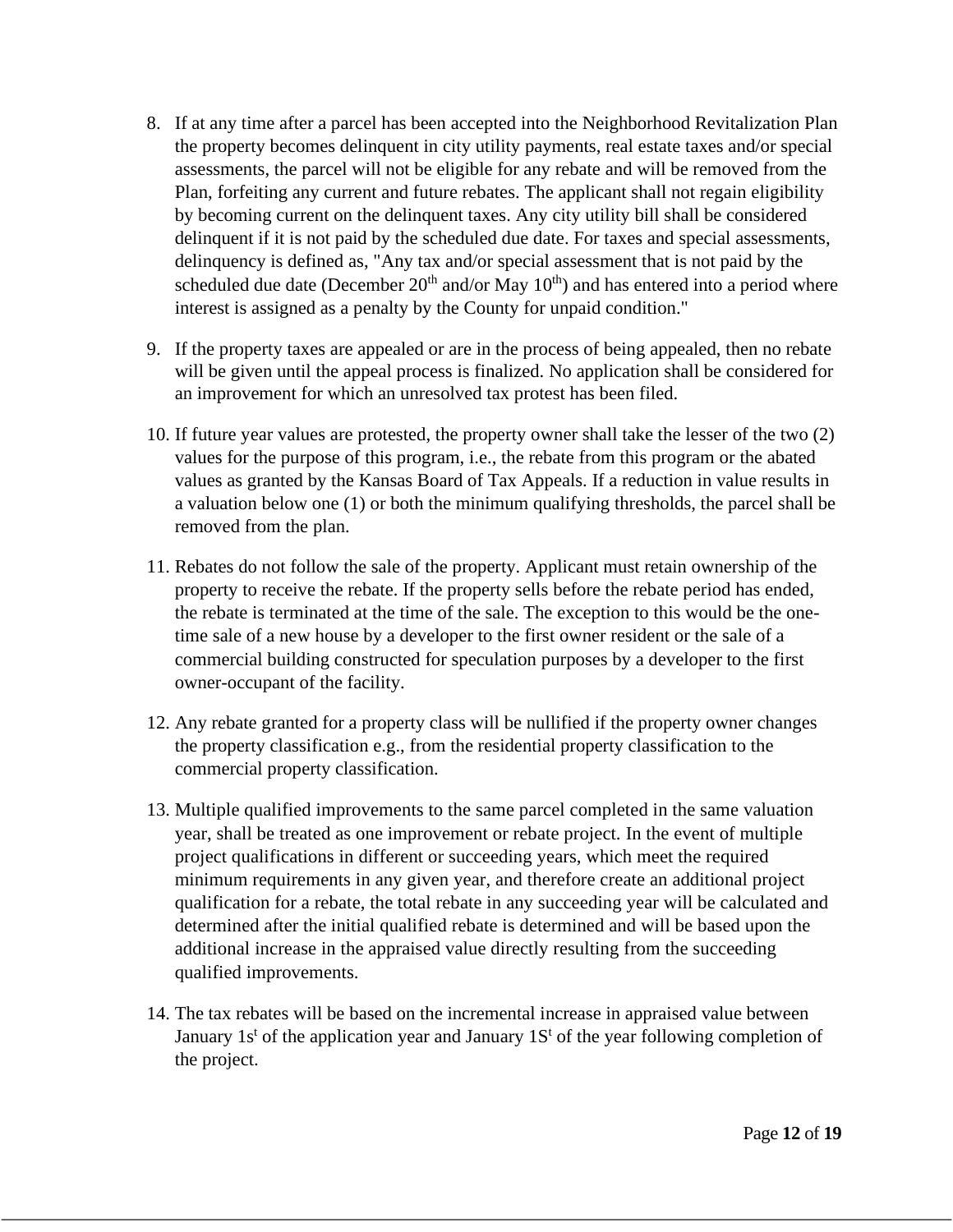15. The incremental increase in appraised value may not equal the exact cost incurred on the project. For example, a \$25,000 improvement to an existing property may only add \$20,000 to the appraised value of the property depending on the current real estate markets.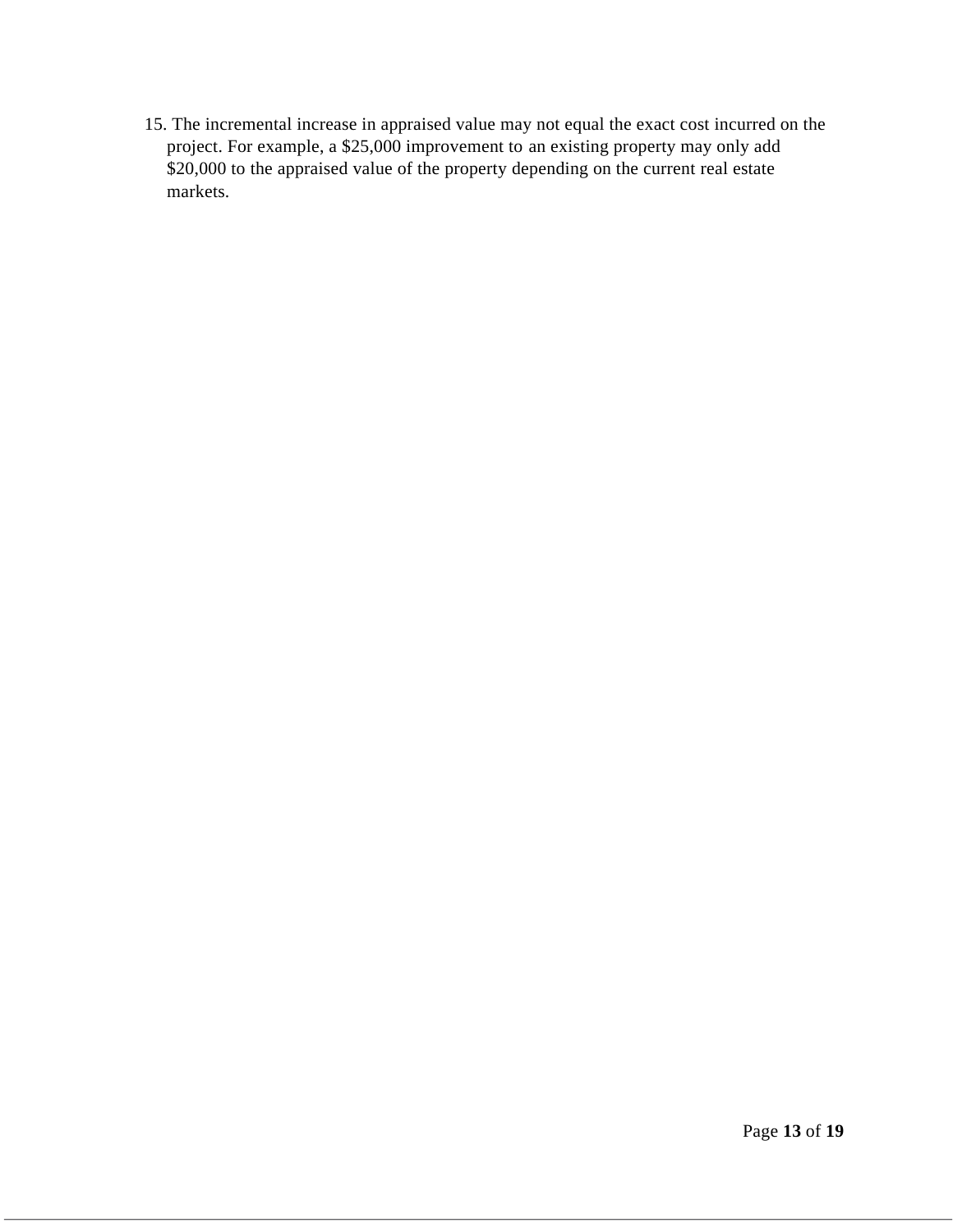### PART 8 CONTENTS FOR APPLICATION FOR TAX REBATE

An application for a rebate of property tax increments shall contain the following information.

#### Part 1— General Information (Completed by Applicant)

- (a) Owner's name and daytime telephone number
- (b) Owner's mailing address
- (c) Address of subject property
- (d) Legal description of subject property
- (e) Parcel Identification number and Quick Reference number
- (f) Building permit number, request for copy of permit, permit issue date
- (g) Estimated cost of project and estimated date of completion
- (h) Description of project
- (i) Proposed property use
- (j) Residential project information (if applicable)
- (k) Commercial, Industrial, Agricultural project information (if applicable)
- (1) List of buildings or improvements proposed to be or actually demolished (if any)
- (m) Acknowledgement and signature of applicant
- (n) Verification by County Appraiser, County Treasurer's Office, and County Clerk's Office
- Part 2 Project Completion
- (a) Owner's name and daytime telephone number
- (b) Address of subject property
- (c) Permit number, issue date, date of completion
- (d) Final improvement/project costs and request for project cost receipts
- (e) Signature of applicant
- (0 City/Taxing entity's verification to proceed or not proceed
- (g) County Appraiser's valuation, percentage, and qualification/denial statement
- (h) Verification of increase in value and assessed value increase percentage
- (i) Final qualification/denial statement
- (j) Signature of the Barton County Appraiser's Office employee giving final qualification/denial statement

#### Part 3 — Project Not Complete

- (a) Owner's name and daytime telephone number
- (b) Address of subject property
- (c) Permit number and issue date of the permit
- (d) Amended estimated completion date
- (e) Estimated percent complete of ongoing project
- (e) Signature of applicant
- (f) County Appraiser's Office checklist for granting application extension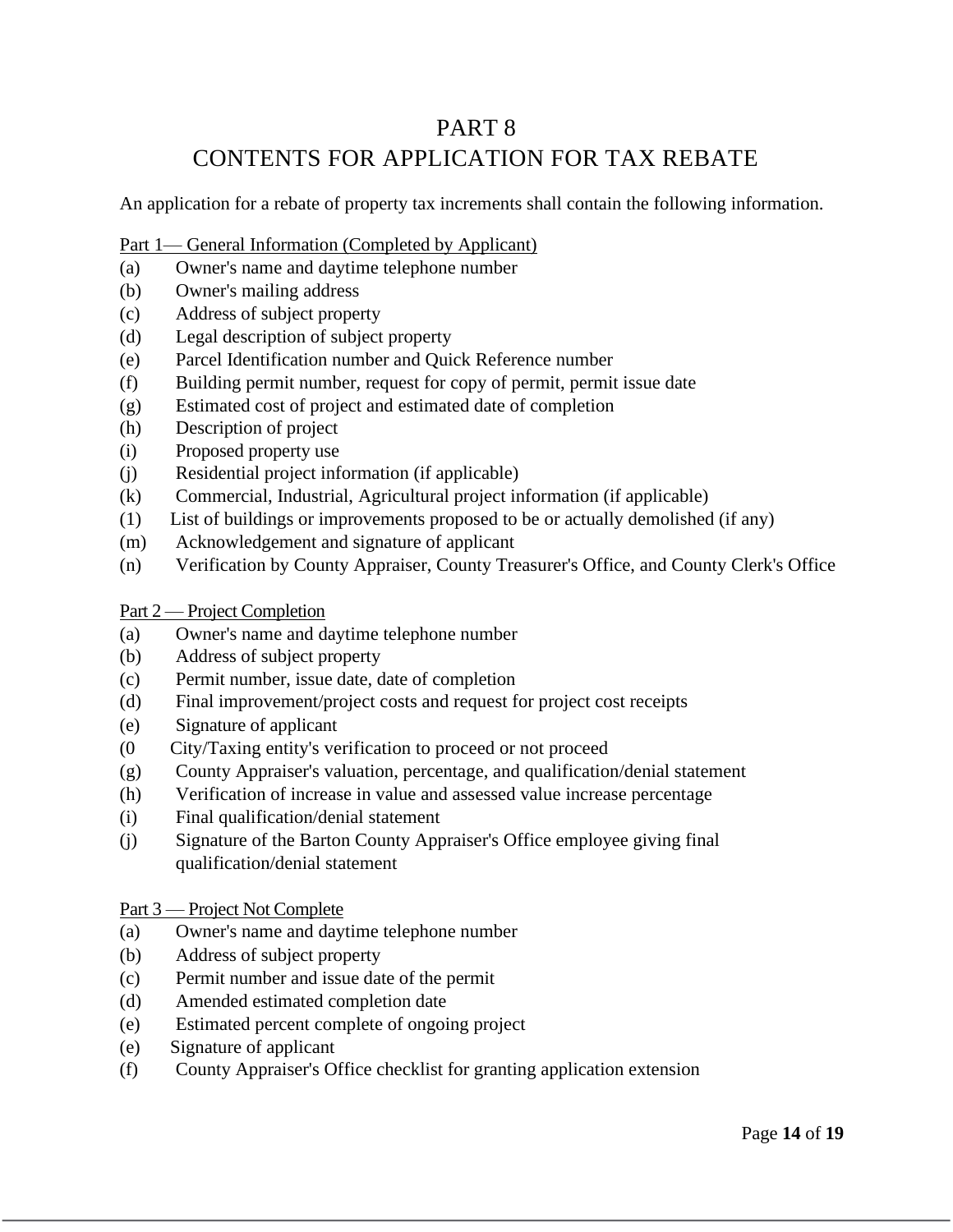### PART 9 PROCEDURES TO SUBMIT APPLICATION

- 1. The applicant shall obtain a Neighborhood Revitalization Application from the Barton County Appraiser's Office.
- **2.** The applicant shall complete and sign PART 1 of the application and file the application and \$20.00 non-refundable application fee with the Barton County Appraiser's Office **within sixty (60) days of the issuance of the building permit** *AND* **prior to commencing construction (or as soon as possible thereafter).**
- 3. The Barton County Appraiser's Office shall record the certified appraised value and assessed value of the existing improvements, if any, on the Neighborhood Revitalization Application at the time the application is filed. The County Appraiser will perform the checklist at the bottom portion of Part 1 of the Neighborhood Revitalization Application. A letter from the Barton County Appraiser's Office will be sent to the applicant stating that the application and applicable fee has been received and the application has been contingently accepted or denied.
- 4. The parcel shall only be eligible for a rebate upon one hundred percent (100%) completion of the rehabilitation, alterations, additions, or new construction described in the application. The applicant shall certify the status of the project as of January  $1s<sup>t</sup>$ following the approval of the application by completing, signing, and submitting either Part 2 Project Completion or Part 3 Project Not Complete of the Neighborhood Revitalization Application to the Barton County Appraiser's Office. The applicant shall file Part 2 Project Completion or Part 3 Project Not Complete of the Neighborhood Revitalization Application on or before January 31' of the year following the approval of the application. For example, a Neighborhood Revitalization Application is submitted and contingently approved in July 2021, the project is completed in November of 2021, then Part 2 Project Completion should be submitted by January  $31s<sup>t</sup>$  of 2022. Since the project was completed as of January 1, 2022, the rebate period would begin on January 1, 2022, with the initial rebate processed after the 2022 taxes are completely paid. If the project is not completed as of January 1, the applicant shall file Part 3 Project Not Complete by January  $31s^t$  of 2022 for a one (1) time, one (1) year extension. Property taxes owed on partially completed projects are to be borne by the property owner without rebate.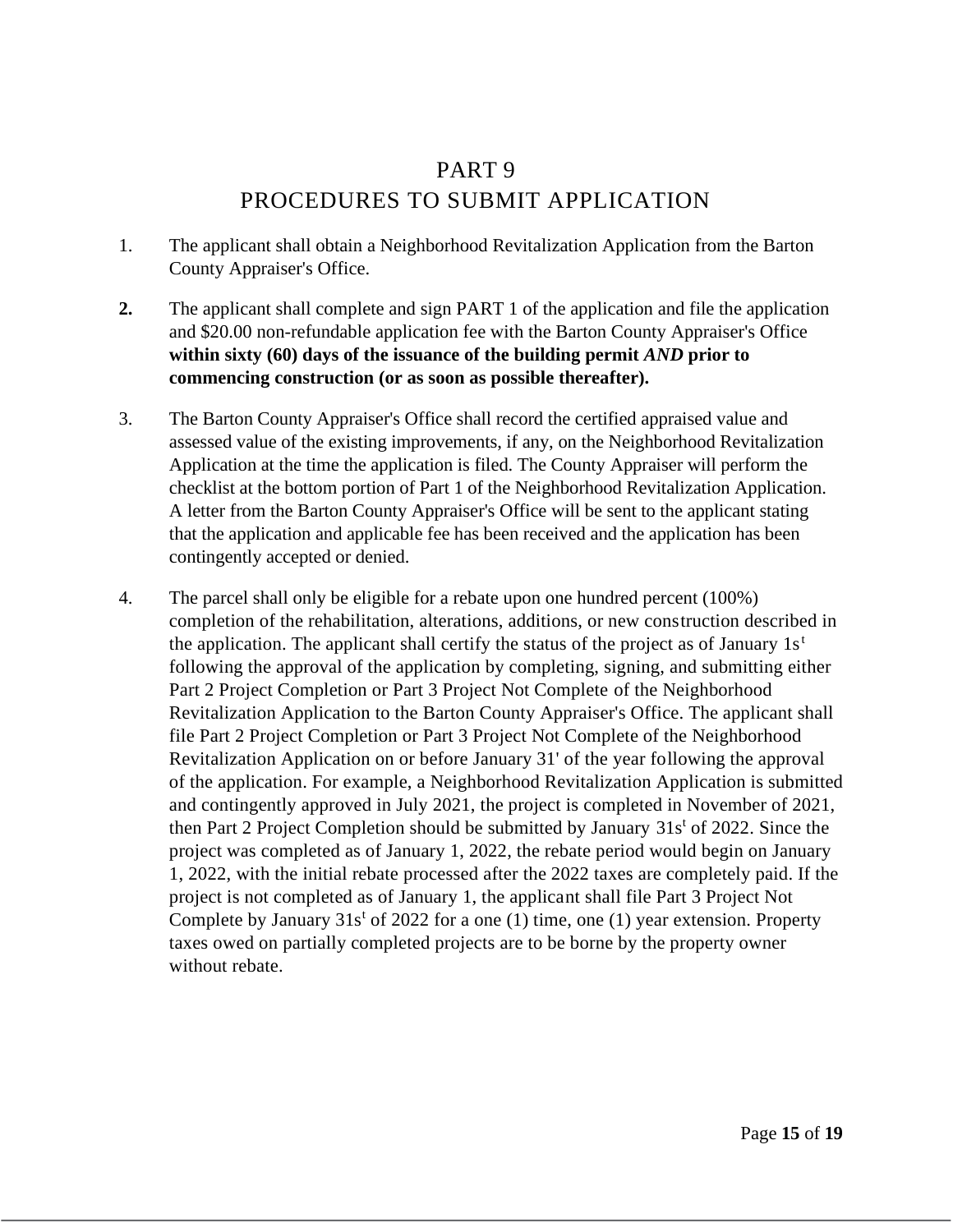### PART 10

### STANDARDS AND CRITERIA FOR REVIEW AND APPROVAL

- 1. The subject property must meet all criteria for eligibility as set forth in PART 7 above as of the date that the Neighborhood Revitalization Application is filed.
- 2. The procedure for submission of a Neighborhood Revitalization Application as set forth in PART 9 above must have been fully and correctly complied.
- 3. The property for which a rebate is requested shall conform with all applicable codes, rules, and regulations as applicable in the entities zoning district and shall remain in conformance for the duration of the rebate period or the rebate shall be terminated.
- 4. Upon receiving Part 1 Application for Tax Rebate, the Barton County Appraiser's Office shall record the certified appraised value and assessed value of the existing improvements, if any, on the Neighborhood Revitalization Application at the time the application is filed. The County Appraiser will perform the checklist at the bottom portion of Part 1 of the Neighborhood Revitalization Application. A letter from the Barton County Appraiser's Office will be sent to the applicant stating that the application and applicable fee has been received and the application has been contingently accepted or denied. If the project has been contingently accepted than the County Appraiser's Office shall notify any applicable taxing entity of the provisional acceptance into the Neighborhood Revitalization Plan.
- 5. Upon receiving Part 2 Project Completion of the Neighborhood Revitalization Application, the County Appraiser's Office shall conduct an on-site inspection of the project to collect and verify data on the property. This data will be utilized to determine the new valuation of the real estate as of January 1 and certified to the County Clerk's Office by June 1. The County Appraiser will also notify any applicable taxing entity upon receiving Part 2 Project Completion of the Neighborhood Revitalization Application and request written confirmation that the project has met and continues to conform to the applicable codes, rules, and regulations as applicable in the entities zoning district, that there are not any additional factors that would prohibit the parcel from participating in the Neighborhood Revitalization plan, and that the property is not delinquent in city utility payments.
- 6. Prior to the submission of the County Clerk's July Abstract to the Property Valuation Division, the County Appraiser's Office shall determine if the completed projects meet the required investment amount and percentage increase of value. If the project meets the required investment amount and percentage increase in value, the County Appraiser's Office will verify with the County Treasurer's Office that the taxes and any special assessments, if applicable, for the subject property, along with any other real estate and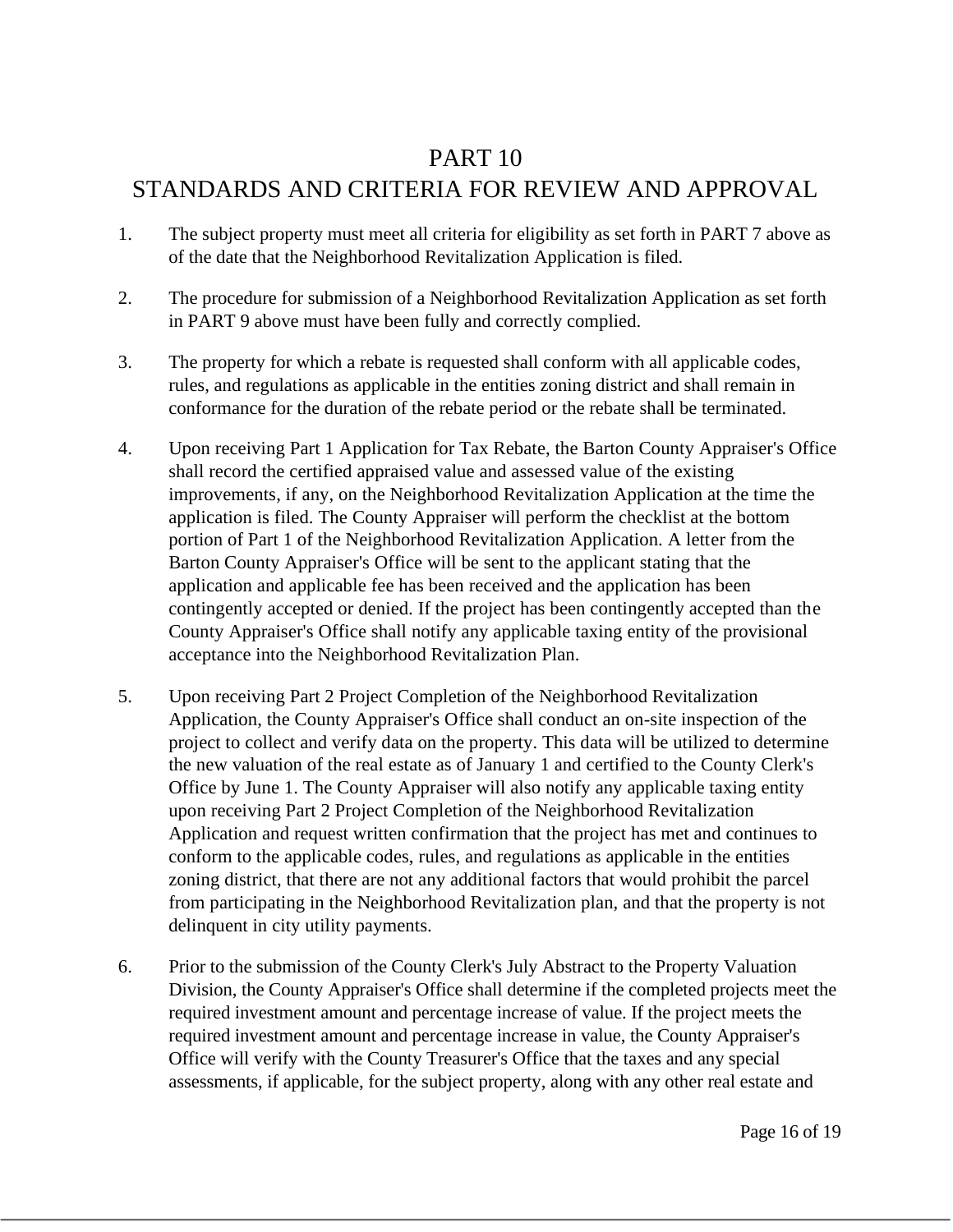personal property owned by the applicant, are not delinquent. If all conditions have been met the County Appraiser's Office shall notify the County Clerk and County Treasurer's Office of the rebate percentage due for each year of the rebate period by creating the appropriate records in the County's software system and running all applicable reports.

- 7. After the County Clerk's July Abstract has been submitted to the Property Valuation Division, the County Appraiser will send letters to all applicants letting them know if the project has been approved or denied. If the project has been approved for rebate, then the value of increase the rebate shall be based on, the percentage of rebate, and number of years the rebate will be applicable will be included. If the project has been denied, then the County Appraiser shall explain under what circumstances or reasons the rebate has been denied.
- 8. Upon full payment of the real estate tax for the subject property for the initial and each succeeding tax year extending through the specified rebate period, a tax rebate shall be made to the owner of record. The tax rebate shall be made within thirty (30) days from the tax distribution date of January 20 or June 5. The tax rebate shall be made from the Neighborhood Revitalization Fund establish by Barton County in conjunction with the other taxing units participating in an Interlocal Agreement.
- 9. The tax rebate amount will be based on the appraised property value increment between the application year and the completion year directly attributed to the project itself. The actual rebate may vary year to year depending upon the approved mill levy for all participating taxing jurisdictions.
- 10. The County Appraiser along with the applicable entities shall have the authority and discretion to approve or reject an application for rebate based on the eligibility standards and review criteria contained herein. If an applicant is dissatisfied with the County Appraiser's or applicable entities decision, a written appeal may be submitted to the Barton County Commissioners, or the applicable entities elected body for final determination.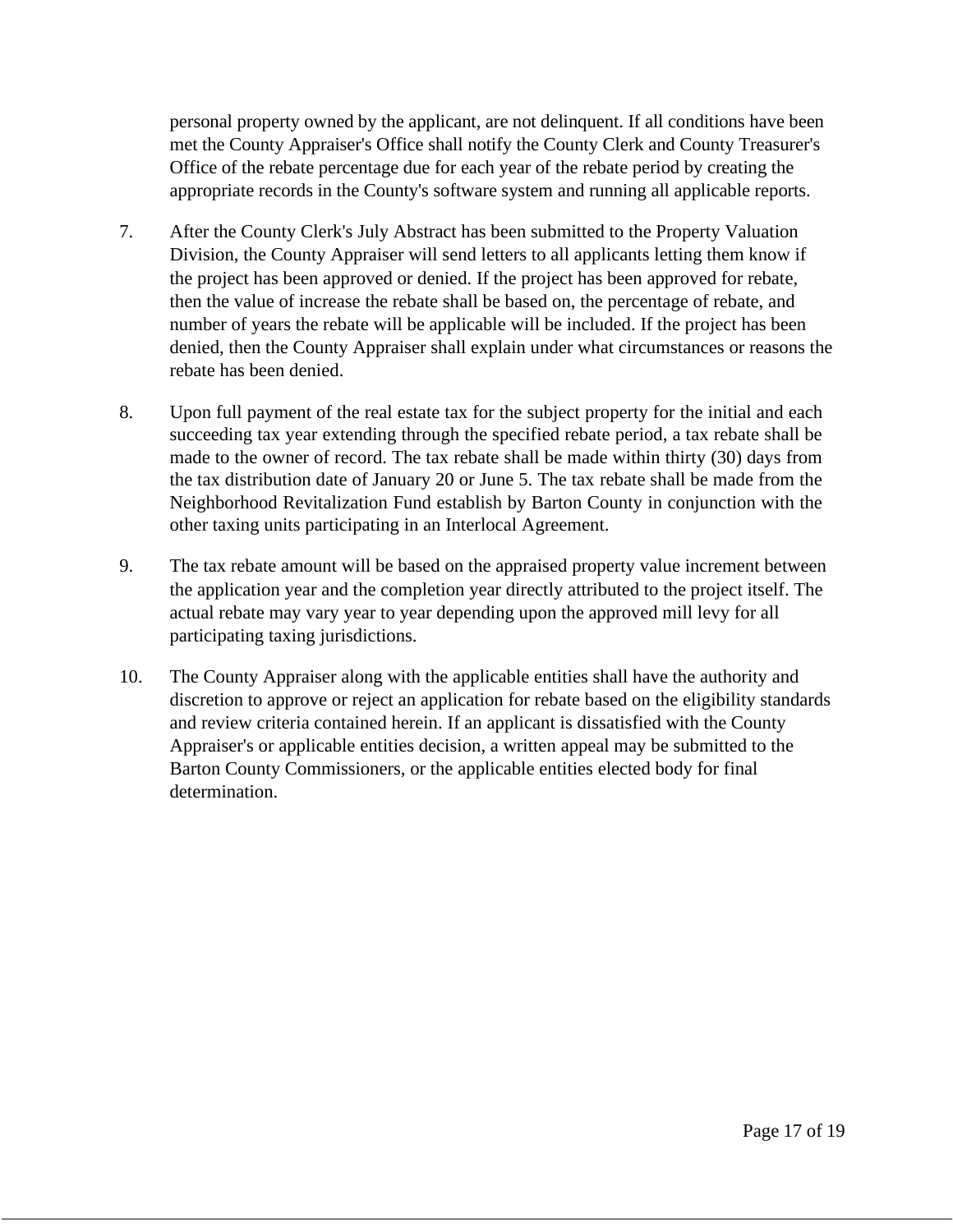### PART 11 STATEMENT SPECIFYING REBATE FORMULA

#### Program Period:

The Neighborhood Revitalization Plan shall be in effect for a period of ten (10) years from and after January 1, 2022, the effective date of the plan. The Barton County Commissioners will consider repeal, modifications, or other changes to the plan following the procedures required by state law.

#### Rebate Period:

A property determined qualified and accepted for the Neighborhood Revitalization plan shall be entitled to tax rebates for the length and percentage amounts as listed below.

|                | Target Area 1 |      | Target Area 2 |      | Target Area 3 | Target Area 4 |        |
|----------------|---------------|------|---------------|------|---------------|---------------|--------|
| Year           | Rebate        | Year | Rebate        | Year | Rebate        | Year          | Rebate |
| 1              | 95%           |      | 95%           |      | 95%           |               | 80%    |
| 2              | 95%           | 2    | 80%           | 2    | 95%           | 2             | 80%    |
| 3              | 95%           | 3    | 60%           | 3    | 85%           | 3             | 80%    |
| $\overline{4}$ | 75%           | 4    | 40%           | 4    | 85%           | 4             | 60%    |
| 5              | 75%           | 5    | 20%           | 5    | 75%           | 5             | 60%    |
| 6              | 75%           |      |               | 6    | 75%           | 6             | 60%    |
| 7              | 50%           |      |               | 7    | 65%           | 7             | 40%    |
| 8              | 50%           |      |               | 8    | 55%           | 8             | 40%    |
| 9              | 25%           |      |               | 9    | 45%           |               |        |
| 10             | 25%           |      |               | 10   | 35%           |               |        |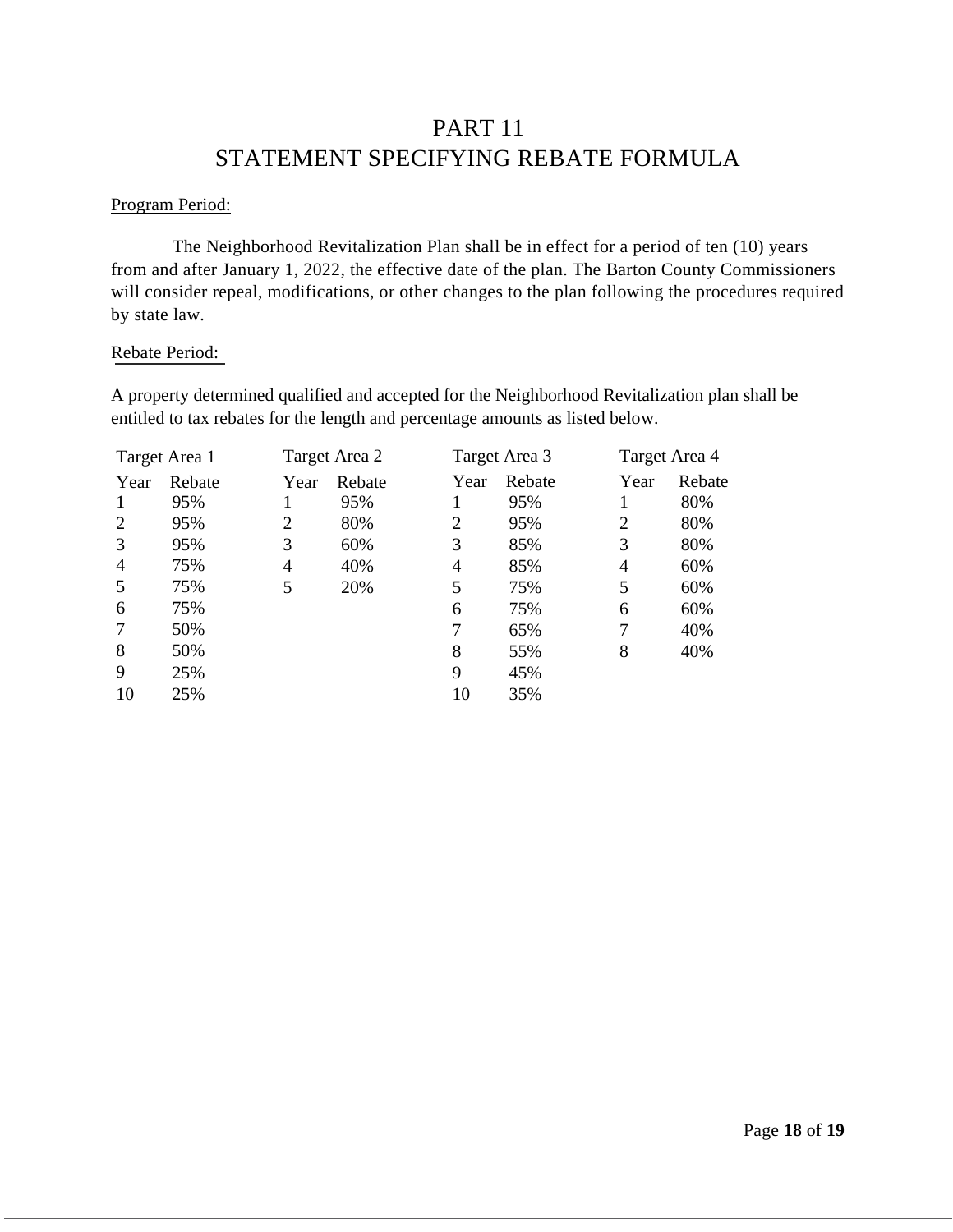### PART<sub>12</sub> ADOPTION OF PLAN BY TAXING ENTITIES

Any taxing entity participating with the County in the tax rebate program will do so by entering into an Interlocal Agreement with the County by which the Plan is adopted. The Interlocal Agreement will also provide the means and procedures whereby a taxing entity may cease its participation in the rebate program prior to the scheduled expiration of the Interlocal Agreement.

### PART 13 AMENDMENT OR REPEAL

This Neighborhood Revitalization Plan may at any time hereafter, in whole or in part, be amended, supplemented, or repealed utilizing the following procedure:

Prior to amending, supplementing, or repealing this Plan, or any part thereof, the Governing Body shall first conduct a public hearing upon the feasibility of any such amendment or repeal after publishing notice of any such hearing at least once a week for two (2) consecutive weeks in the official county newspaper. Such notice shall set forth the specific change or changes proposed, or a summary thereof, and shall advise of the time and place at which such proposed supplement, amendment, or repeal shall be heard.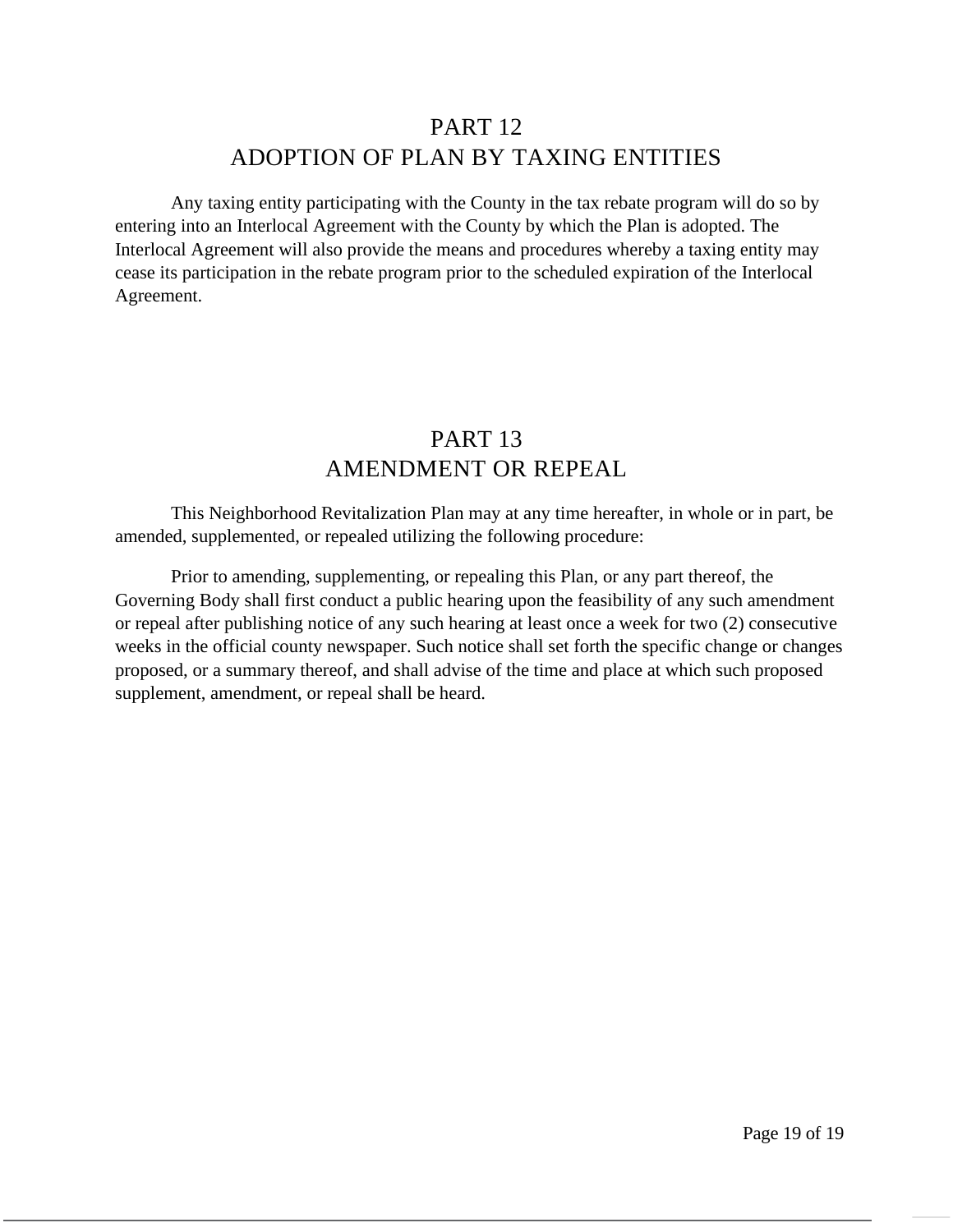| ---------------- Daytime Phone Number ()                                                                                                            | APPLICATION FOR TAX REBATE<br>PART <sub>1</sub> |                                                                                                                                                                                                                                                                                                                                                                                                                                                                                                                                                    |
|-----------------------------------------------------------------------------------------------------------------------------------------------------|-------------------------------------------------|----------------------------------------------------------------------------------------------------------------------------------------------------------------------------------------------------------------------------------------------------------------------------------------------------------------------------------------------------------------------------------------------------------------------------------------------------------------------------------------------------------------------------------------------------|
|                                                                                                                                                     |                                                 |                                                                                                                                                                                                                                                                                                                                                                                                                                                                                                                                                    |
|                                                                                                                                                     |                                                 |                                                                                                                                                                                                                                                                                                                                                                                                                                                                                                                                                    |
|                                                                                                                                                     |                                                 |                                                                                                                                                                                                                                                                                                                                                                                                                                                                                                                                                    |
| (Available on Tax Statement or From the County Appraiser's Office)<br>Permit No: _________ (must submit copy of permit with application) Issue Date | OREF# R                                         |                                                                                                                                                                                                                                                                                                                                                                                                                                                                                                                                                    |
|                                                                                                                                                     |                                                 |                                                                                                                                                                                                                                                                                                                                                                                                                                                                                                                                                    |
|                                                                                                                                                     |                                                 |                                                                                                                                                                                                                                                                                                                                                                                                                                                                                                                                                    |
|                                                                                                                                                     |                                                 | Estimated Date of Completion<br>Residential: (New ________ or Rehab____) (Rental ________ or Owner Occupied ____)<br>(Single Family _____ or Multi Family ______ ) (If Multi Family Number of Units ____ )<br>(If property will be or continue to be residential use please complete PAGE 2)<br>Commercial: (New _______ or Rehab_____) (Rental _______ or Owner Occupied ___)<br>(If property will be or continue to be commercial use please complete $PAGE$ 3)<br>(If property will be or continue to be commercial use please complete PAGE 3) |

*(Ifproperty will be or continue to be industrial use please complete PAGE 3)*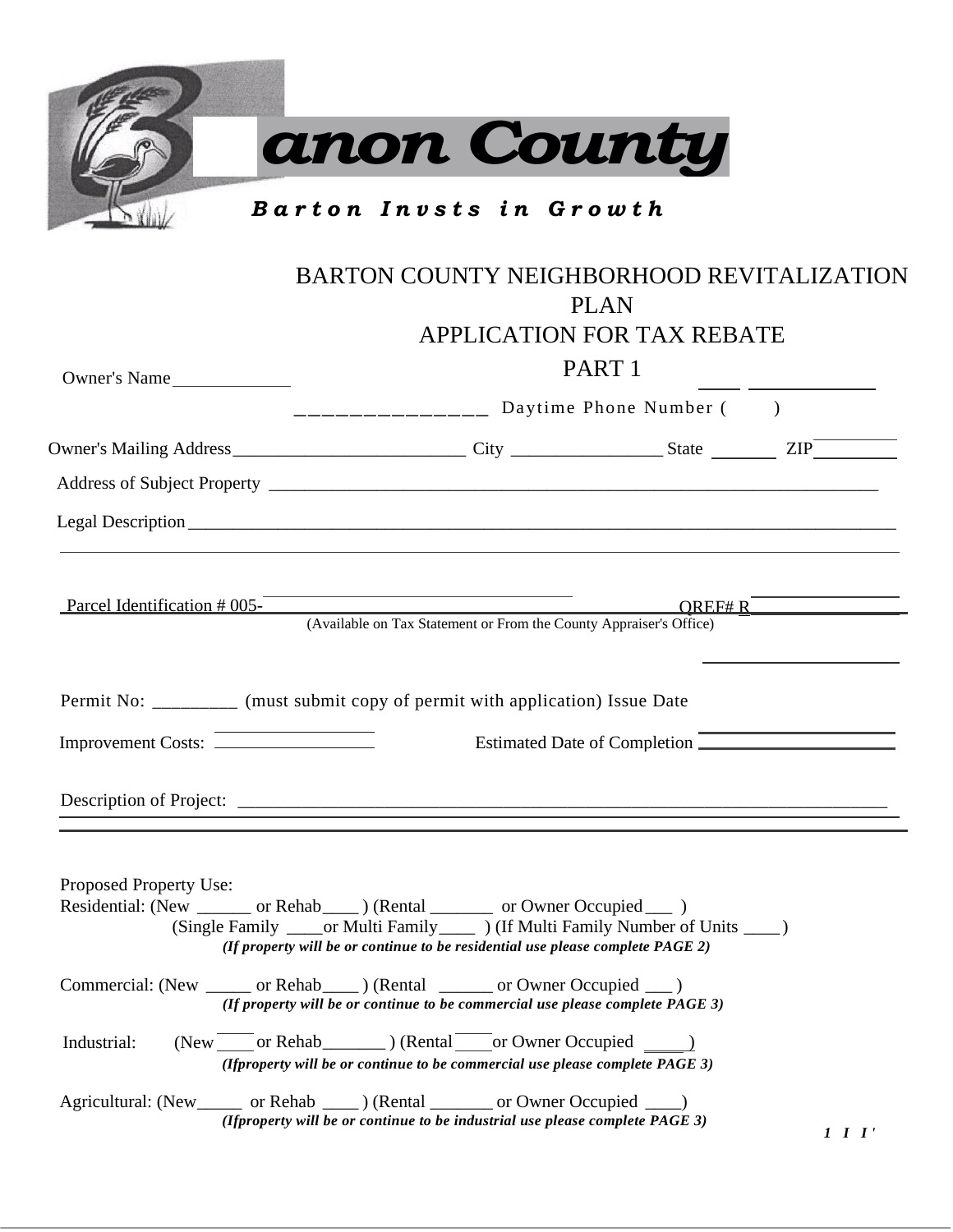| arton County                                                                                                                                                                                                                                                                                                                                                                                                                                             |
|----------------------------------------------------------------------------------------------------------------------------------------------------------------------------------------------------------------------------------------------------------------------------------------------------------------------------------------------------------------------------------------------------------------------------------------------------------|
| Eitarrton Inveists in Growth                                                                                                                                                                                                                                                                                                                                                                                                                             |
| PART 1 - CONTINUED<br><b>RESIDENTIAL PROJECTS</b>                                                                                                                                                                                                                                                                                                                                                                                                        |
| (Please attach copies of cost documentation, blueprints, and or plans)                                                                                                                                                                                                                                                                                                                                                                                   |
| Please check $\overline{ONE}$ (1) of the following that best describes the construction of your project:<br>Contractor Built (turn-key) _______ Prebuilt Home Moved Onto Site (_____ on frame ____ offframe)<br>_ Contractor Built with Owner Participation<br>(Amount of Owner Participation ______ Hours ______% of Project \$______________ Value)<br>Owner Built<br>Other                                                                            |
| <b>NEW RESIDENTIAL</b><br>Foundation: Slab Crawl Full Basement __ Partial Basement Walkout Basement ______                                                                                                                                                                                                                                                                                                                                               |
| <b>Number of Rooms Above Grade</b>                                                                                                                                                                                                                                                                                                                                                                                                                       |
| Main Floor: Bedroom(s) _____ Kitchen(s) ____ Living Room(s) _____ Separate/Formal Dining Room ___<br>Living/Dining Combo ______ Kitchen/Dining Combo _____ Family/Rec Room(s) _____ Den/Study/Office ___<br>Upper Floor: Bedroom(s) _______ Family/Rec Room(s) ________ Den/Study/Office _____ Other____<br><b>Basement Informational</b> applicable): Bedroom(s)_________ Family/Rec Room(s)______ Den/Study/Office ____<br><b>Plumbing Information</b> |
| Number of Baths on All Floors: Full Bath(s) ______ $^{1/4}$ Bath(s) ____ $^{1/2}$ Bath(s) __                                                                                                                                                                                                                                                                                                                                                             |
| Number of Additional Fixtures: Double Sink(s)<br>Extra Shower or Tub _______ Laundry Sink Wet Bar _                                                                                                                                                                                                                                                                                                                                                      |
| RESIDENTIAL REMODEL<br><b>Room(s) Remodeled</b> (Please Mark All That Apply)                                                                                                                                                                                                                                                                                                                                                                             |
| Bedroom(s) ______ Kitchen(s) ______ Living Room(s) ______ Dining Room _____ Family/Rec Room(s) ____                                                                                                                                                                                                                                                                                                                                                      |
| Den/Study/Office________ Bathroom(s) BasementOther                                                                                                                                                                                                                                                                                                                                                                                                       |
| <b>Room(s)</b> To Be Added                                                                                                                                                                                                                                                                                                                                                                                                                               |
| Bedroom(s) ______ Kitchen(s) ______ Living Room(s) ______ Dining Room _____ Family/Rec Room(s) ____                                                                                                                                                                                                                                                                                                                                                      |
| Den/Study/Office________ Bathroom(s) Basement Other______________________________                                                                                                                                                                                                                                                                                                                                                                        |
| OTHER STRUCTURE USED FOR RESIDENTIAL PURPOSES                                                                                                                                                                                                                                                                                                                                                                                                            |
| Construction: Wood Frame Pole Frame Steel Frame Concrete Fireproof Steel<br>Other                                                                                                                                                                                                                                                                                                                                                                        |
|                                                                                                                                                                                                                                                                                                                                                                                                                                                          |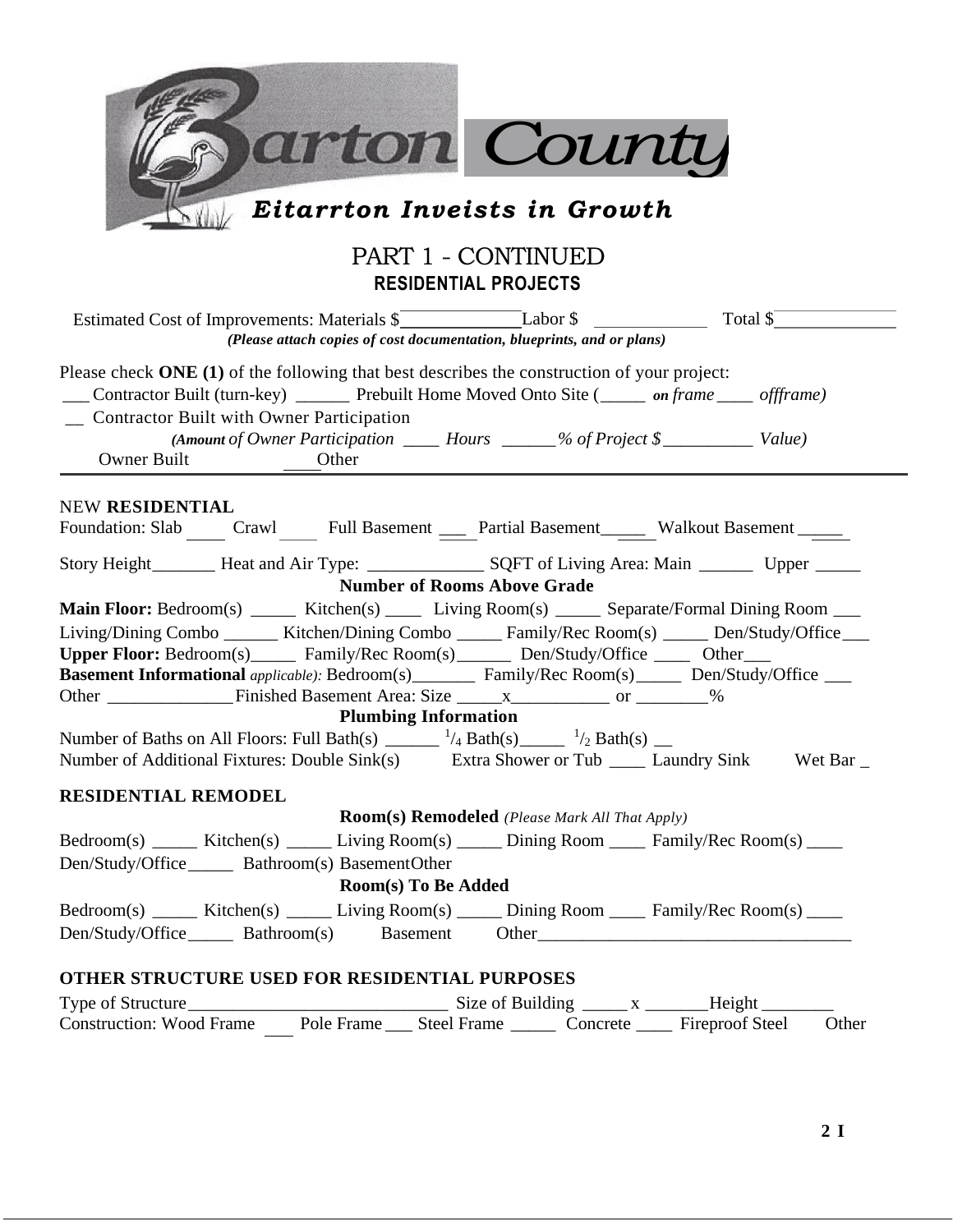|                                                                                                                                            |             | PART 1 - CONTINUED                                                  | arton County<br>$\blacksquare$ Barton Invests in Growth                |                                                                                              |
|--------------------------------------------------------------------------------------------------------------------------------------------|-------------|---------------------------------------------------------------------|------------------------------------------------------------------------|----------------------------------------------------------------------------------------------|
|                                                                                                                                            |             |                                                                     | COMMERCIAL/INDUSTRIAL/AGRICULTURAL PROJECTS                            | Estimated Cost of Improvements: Materials \$                                                 |
| Please check ONE (1) of the following that best describes the construction of your project:                                                |             |                                                                     | (Please attach copies of cost documentation, blueprints, and or plans) |                                                                                              |
| ____Contractor Built (turn-key) _________Prebuilt Moved Onto Site _______Owner Built<br>Contractor Built with Owner Participation<br>Other |             |                                                                     |                                                                        | (Amount of Owner Participation _____Hours _______% of Project \$_______________ Value)       |
| <b>List of Buildings Proposed to Be Demolished</b>                                                                                         |             |                                                                     |                                                                        |                                                                                              |
|                                                                                                                                            |             |                                                                     |                                                                        |                                                                                              |
|                                                                                                                                            |             |                                                                     |                                                                        |                                                                                              |
| $\frac{X}{X}$                                                                                                                              |             |                                                                     |                                                                        |                                                                                              |
|                                                                                                                                            | New Project |                                                                     |                                                                        |                                                                                              |
|                                                                                                                                            |             |                                                                     |                                                                        | Construction: Wood Frame___ Pole Frame___ Steel Frame____ Concrete ___ Fireproof Steel Other |
| Floor: Concrete _________ Dirt ___________Heat and Air Type: ____________________                                                          |             |                                                                     |                                                                        |                                                                                              |
| <b>Exterior Wall Material:</b>                                                                                                             |             | <u> 1980 - Andrea Station Barbara, amerikan personal (h. 1980).</u> |                                                                        |                                                                                              |
| <b>Rehabilitation or Remodel of Existing Structure</b>                                                                                     |             |                                                                     |                                                                        |                                                                                              |
| Size of Existing Structure _________ x _____________________Year Built __________                                                          |             |                                                                     |                                                                        |                                                                                              |
|                                                                                                                                            |             |                                                                     |                                                                        |                                                                                              |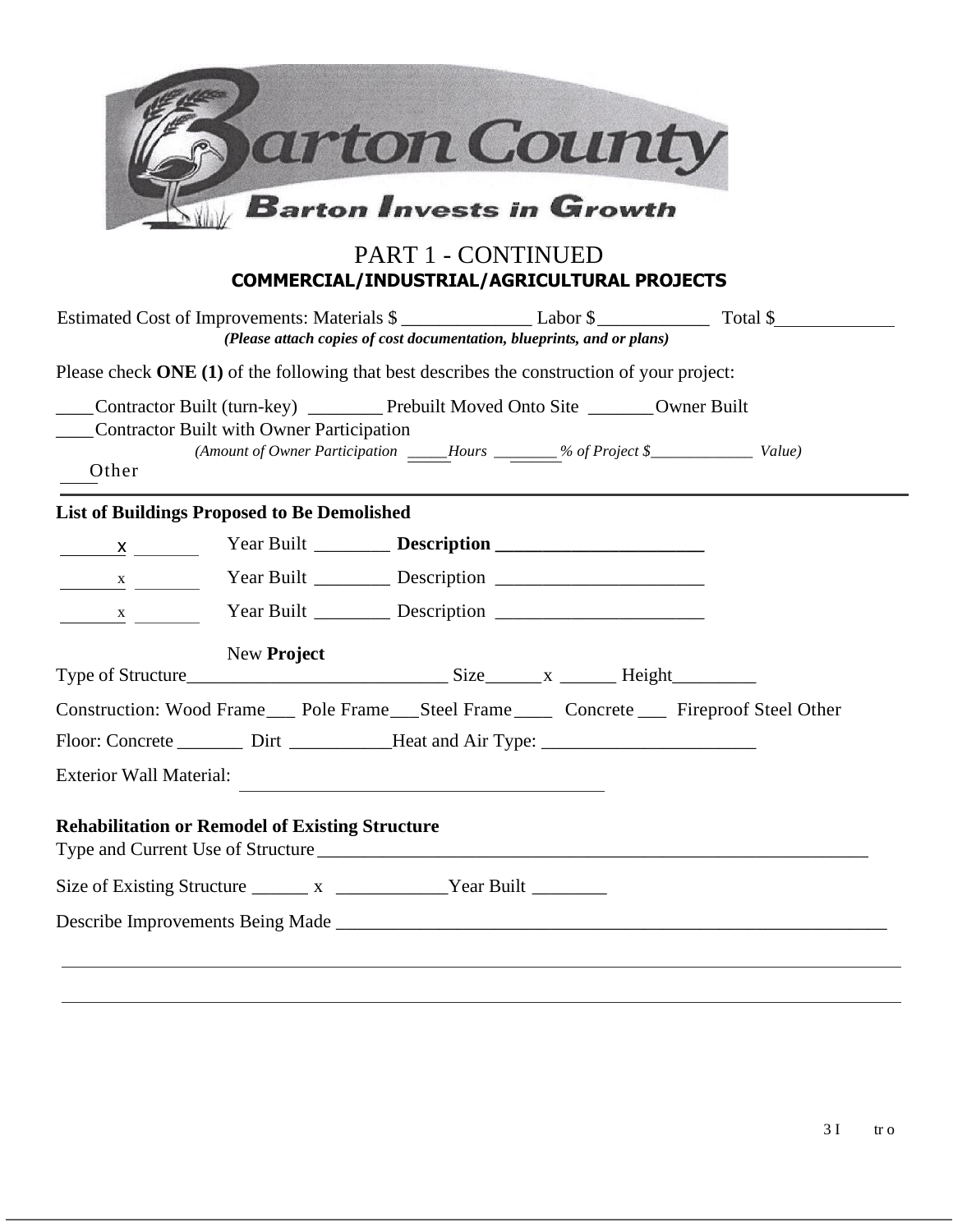



**Barton invests in Growth PART 1** 

### - CONTINUED

### BARTON COUNTY NEIGHBORHOOD REVITALIZATION PLAN APPLICATION FOR TAX REBATE

\_\_\_\_\_\_\_\_\_\_\_\_\_\_\_\_\_\_\_\_\_\_\_\_\_ , acknowledge that I have received, read, and understand all the content in the Barton County Neighborhood Revitalization Plan. I do herby agree to follow all application procedures and criteria. I understand that this application will be void one year from the date below if improvements or construction has not been started. I also understand that I am not eligible for any tax rebates unless or until the project is completed in its entirety. **I** will be able to request a one (1) time, one (1) year extension after construction has begun to complete the project. I further understand that any taxing entity may terminate this agreement with thirty (30) days' notice at any time. I understand that failure to follow all proper procedures, meet stated deadlines for submittal of applications, and all other requirements of the Barton County Neighborhood Revitalization Plan will result in the immediate removal of my property from the program and all future rebates will be forfeited.

| <b>Signature of Property Owner</b> |                                                                  |       |                                                                                                             | Da <u>te</u> |       |
|------------------------------------|------------------------------------------------------------------|-------|-------------------------------------------------------------------------------------------------------------|--------------|-------|
|                                    |                                                                  |       | <b>OFFICE USE ONLY</b>                                                                                      |              |       |
|                                    |                                                                  |       | Non-Refundable Application Fee received? ______________YES (Cash, Check No ______________________________NO |              |       |
|                                    | recent certified Appraised and Assessed Valuation is as follows: |       | Based upon the submitted information the minimum investment amount will be met? _YES _NO The most           |              |       |
|                                    | Appraised Value                                                  |       | Assessed Value                                                                                              |              |       |
| Land                               | Improvement                                                      | Total | Land                                                                                                        | Improvement  | Total |
| <b>TREASURER'S OFFICE</b>          |                                                                  |       |                                                                                                             |              |       |
|                                    |                                                                  |       |                                                                                                             |              |       |
|                                    |                                                                  |       | property taxes owed by the above property owner are hereby current.                                         |              |       |
|                                    |                                                                  |       | Initials                                                                                                    | Date         |       |
| <b>COUNTY CLERK'S OFFICE</b>       |                                                                  |       |                                                                                                             |              |       |
|                                    |                                                                  |       |                                                                                                             |              |       |
|                                    |                                                                  |       |                                                                                                             |              |       |
|                                    |                                                                  |       | <b>Initials</b>                                                                                             | <b>Date</b>  |       |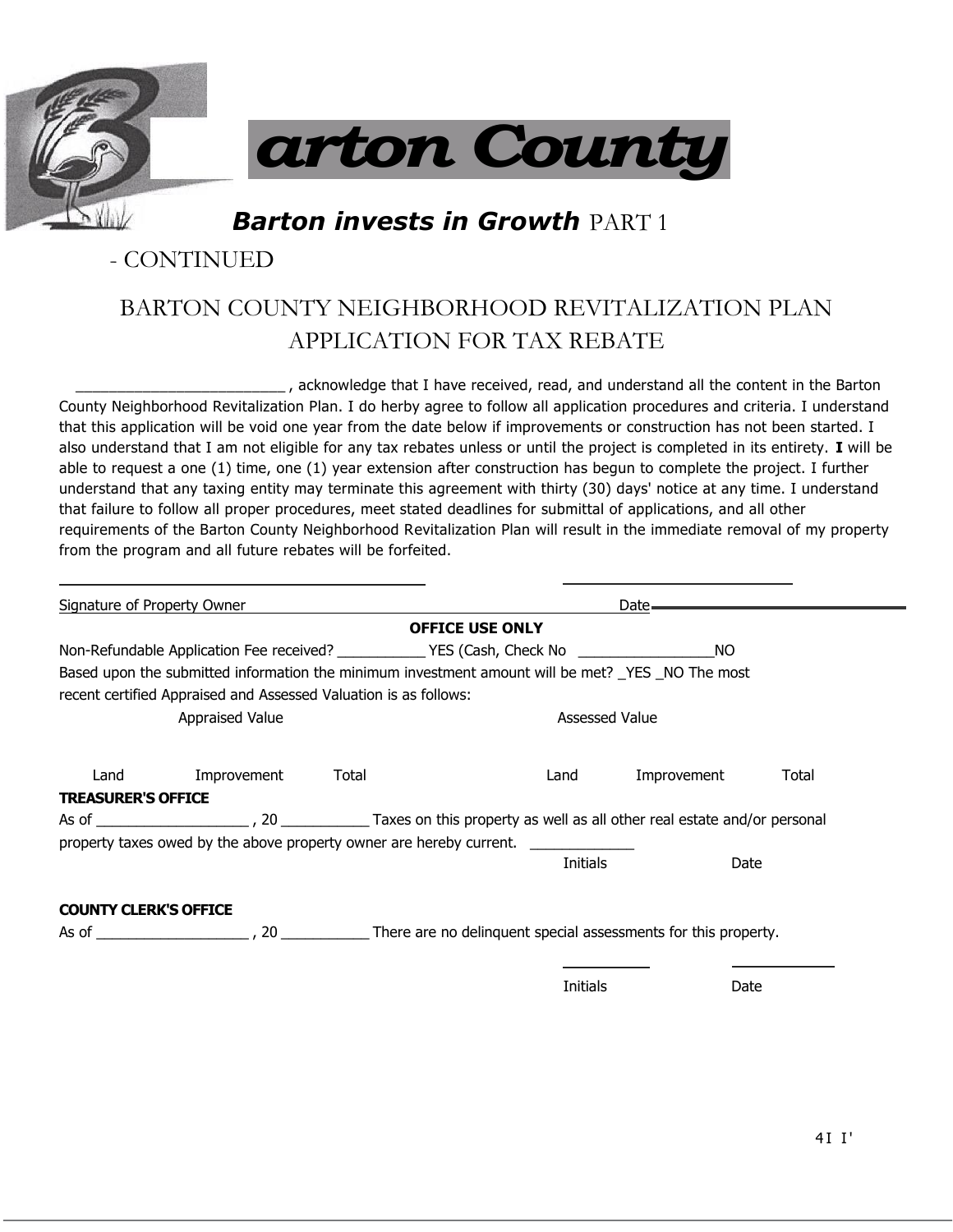